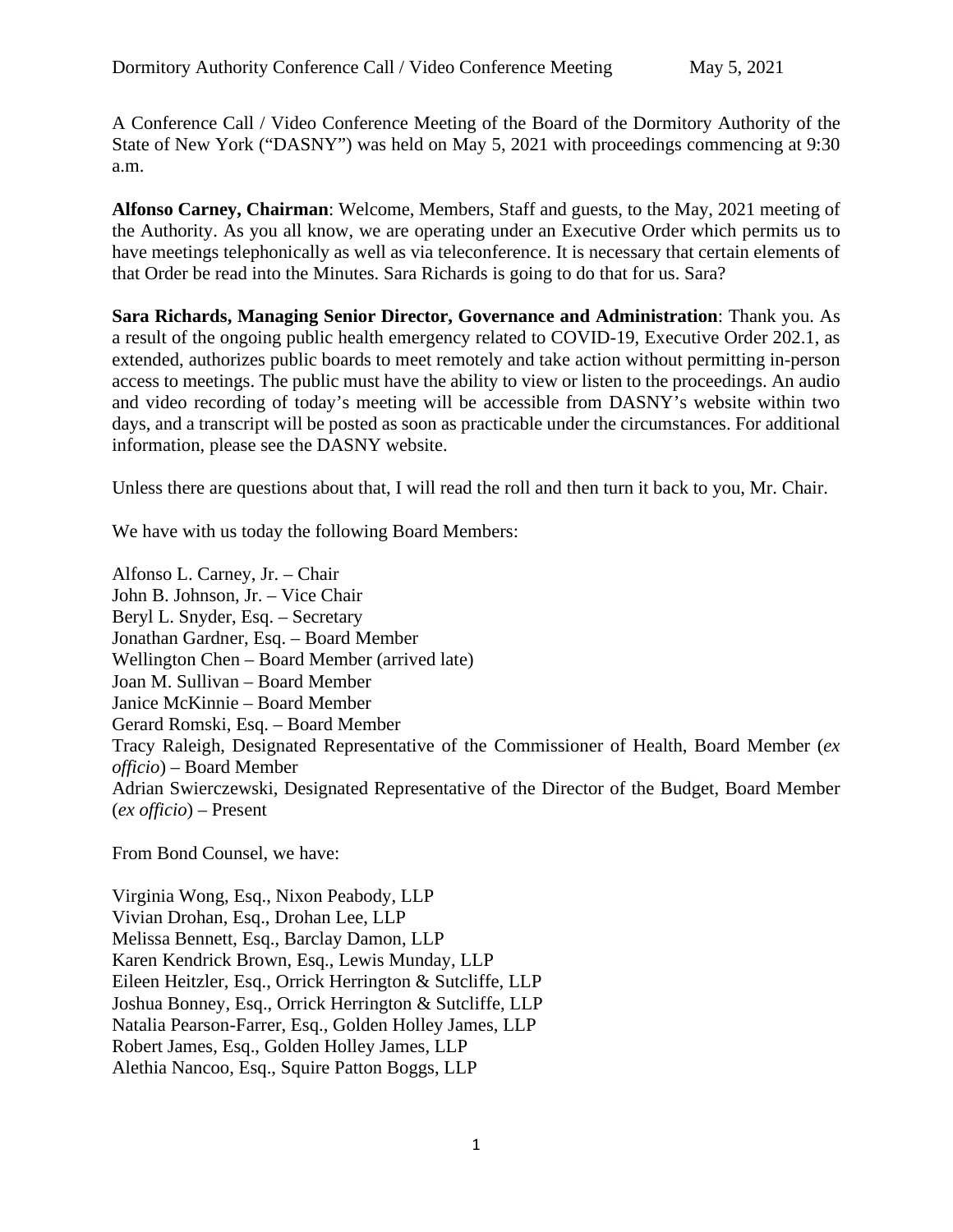We also have the following Staff Members:

Reuben R. McDaniel, III, President and Chief Executive Officer Paul G. Koopman, Vice President Portia Lee, Managing Director, Public Finance and Portfolio Monitoring Kimberly A. Ellis, Chief Financial Officer Caroline V. Griffin, Chief of Staff Stephen Curro, Managing Director, Construction Ricardo Salaman, Esq., Deputy General Counsel Sara Potter Richards, Esq., Managing Senior Director, Governance and Administration Nicola B. Zarrelli, Managing Senior Director, Construction, Finance and Administration Jeffrey Gordon, Senior Director, Communications and Marketing Kathy Ebert, Senior Director, Internal Audit Craig Schreivogl, Director, Portfolio Monitoring Michael L. Johnson, Director, Diversity and Inclusion Deborah K. Fasser, Director, Strategic Communications and Business Development Matthew T. Bergin, Director, Public Finance David Ostrander, Assistant Director, Public Finance and Portfolio Monitoring Stephen Kosier, Senior Financial Analyst Gerard Klauser, Senior Financial Analyst Maria Carrasco, Financial Analyst Alex Sirdine, Public Finance Fellow Diane Felitte, Executive Administrator, Governance and Administration

And with that, Mr. Chair, I will turn it back over to you.

**Chairman Carney:** Thank you very much. It is an extraordinary day in the Authority's 77 year history. We are here today because of the leadership of Reuben McDaniel. Thank you very much for that. It is our first meeting where a few of us are present together in more than a year. I believe the last time was in March of 2020. It is exciting to be in this room with a few Board Members and staff. Thank you all very much for being here. That year is a year where we saw the worldwide spread of the viral infection which has affected the lives of millions of people around the world, and it has disrupted world economies.

Through the miracle of electronics, we are able to have our first hybrid meeting. That is to say, there are a few Members in person in this room, but we have people around New York State, both on the telephone and on videoconference. The Executive Order which allows us to do that expires later in May. I do not know whether the Governor is going to extend it, and we can't have this kind of meeting if he doesn't extend it. We will keep our fingers crossed that that happens.

This is our first meeting with participation from DASNY's new New York City office. It really is a beautiful day in this office. The weather didn't necessarily cooperate, but we walked around earlier this morning, and it is just a terrific space. The build out was fantastic. Thank you all very much.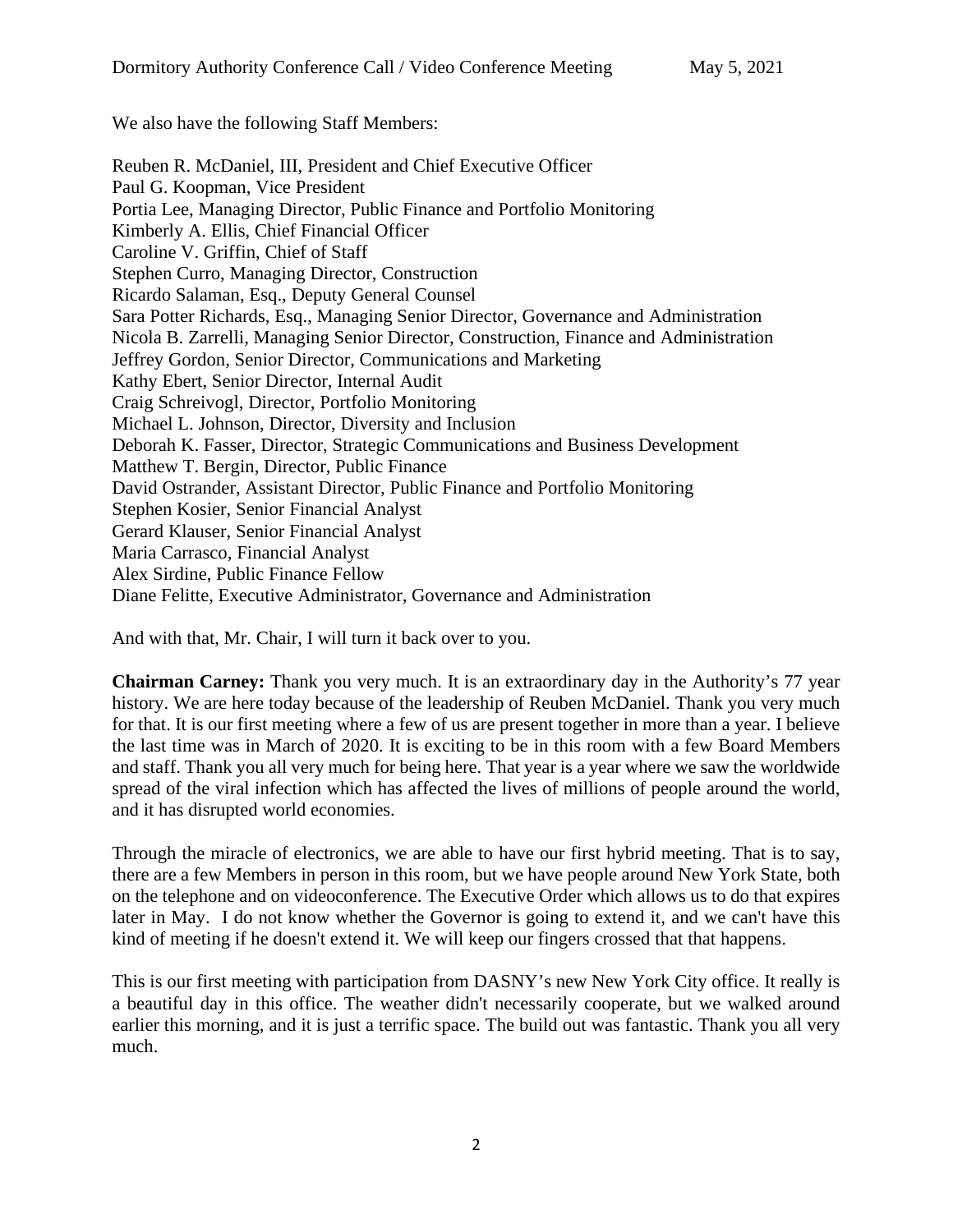We are all here because of the successful efforts of Reuben McDaniel - whom I have already thanked – as well as Paul Koopman, Steve Curro, former General Counsel Michael Cusack, acting General Counsel Ricardo Salaman, Peter Jackson and 100 other DASNY folks who all made this happen in the midst of one of the most difficult business operating periods in US history. We are very grateful for that. We also have to thank our own Member, Gerry Romski, who chaired the ad hoc Real Estate Committee of the Board and who offered his considerable expertise to this effort. The results are magnificent. We owe our sincerest thanks and, I think, a round of applause. (All applaud).

Finally, this is our Annual Meeting, which means, among other things, that we have required Annual Meeting items to consider.

Behind Tab one, you will see the roster of Officers to be elected. Are there any questions about the Resolution? Hearing none, may I have a motion, please, to approve it?

### **Gerry Romski, Board Member**: So moved.

**Chairman Carney:** Thank you, Gerry. Is there a second?

### **Beryl Snyder, Board Member**: I'll second.

**Chairman Carney:** Beryl, thank you very much. Are there any objections to the motion and to the Resolution as presented? Hearing none, are there any abstentions? Hearing none, the Resolution passes unanimously, and Officers are elected.

# A RESOLUTION OF THE DORMITORY AUTHORITY OF THE STATE OF NEW YORK (DASNY) ELECTING OFFICERS OF DASNY

The second Agenda item is the transcript of the March 31 meeting. I assume everybody has had a chance to look at it. I have and think it is accurate and very well done. Thank you all very much to the folks who look at this and get that done. Are there any questions about the transcript or any suggestions for revising? Hearing none, may I have a motion, please, to approve it?

#### **Joan Sullivan, Board Member**: I make the motion.

### **Mr. Romski:** I'll second.

**Chairman Carney**: Joan, thank you. Gerry, thank you for the second. Are there any objections to the motion as presented? Are there any abstentions to the motion as presented? Hearing nothing to either of those questions, the transcript is approved unanimously.

Behind Tab three is the Transcript of the March 31 Finance Committee meeting and the Finance Committee Report. Mr. Romski?

**Mr. Romski:** Thank you, Mr. Chair. The Finance Committee met yesterday by way of Zoom. After adopting the Meeting Minutes from the March 31 meeting of the Finance Committee, we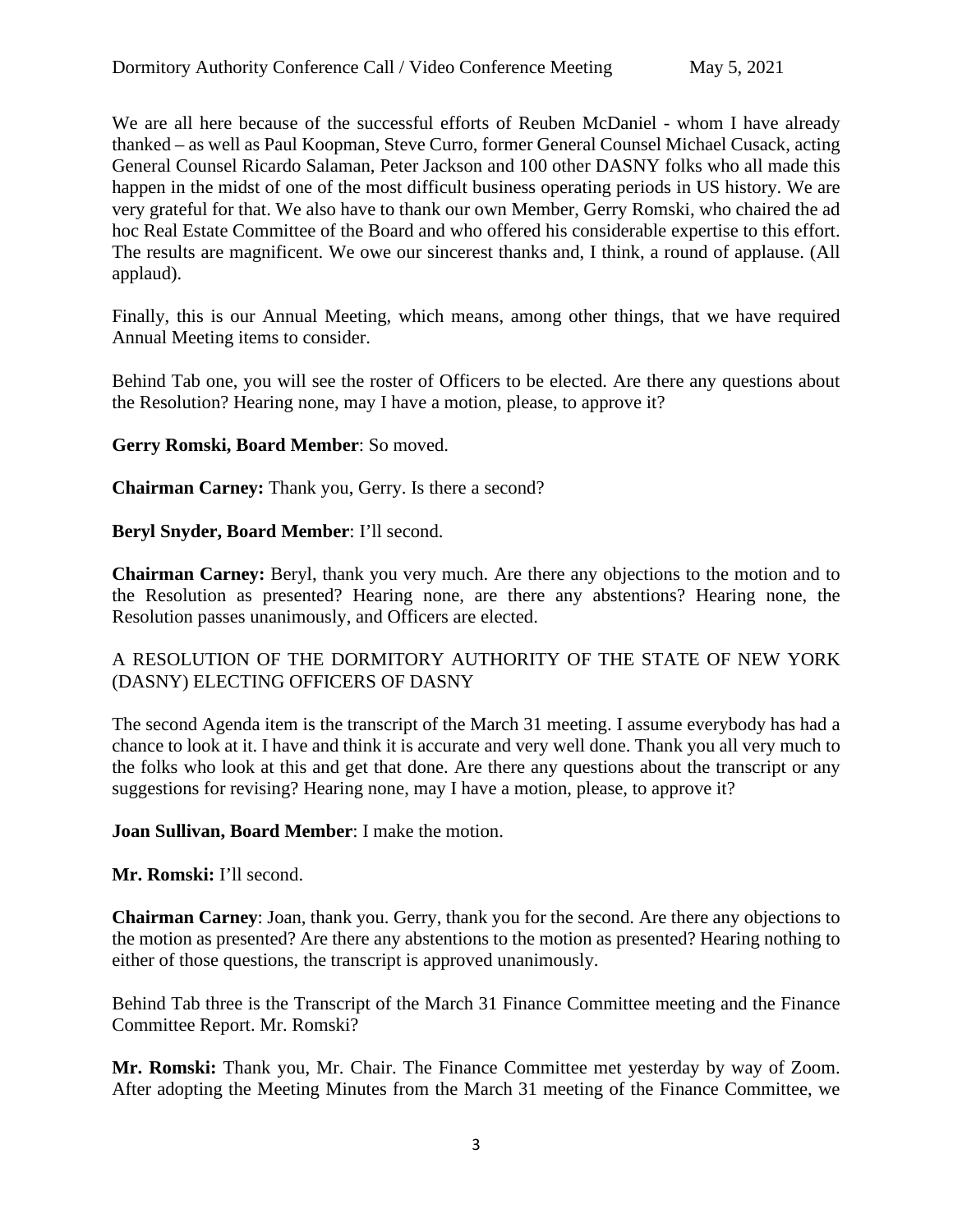advanced to discuss three financings: EHS Towers LLC, PIT / Sales Tax financing, as well as the Teachers College financing. After some discussion regarding all of those, including specifically the PIT and Sales Tax financing, the Finance Committee voted unanimously to recommend approval of those three offerings at today's Board Meeting. Unless there are any other questions or concerns, that concludes my report, Mr. Chair.

Thank you for your leadership in getting us to this point, as you were very involved in the original process as I remember. It seems so very long ago, but I believe it was July or August of 2019 when the process started. Thank you very much, and thank you, Mr. President, for your leadership.

**Chairman Carney**: Thank you. Hearing no questions for Gerry, we will move on to Tab four, and Mr. President, if you will start our discussion.

**Reuben McDaniel**, **President and Chief Executive Officer**: Thank you, Mr. Chairman. Behind Tab four, we have the St. John's University Transaction Summary Update, with Stephen Kosier of DASNY and co-bond counsel Virginia Wong, Esq. of Nixon Peabody, LLP and Vivian Drohan, Esq. of Drohan, Lee, LLP, presenting. Steve?

**Stephen Kosier, Senior Financial Analyst**: Thank you, Reuben. Good morning all. The Board will recall from the March 3, 2021 Board Meeting the proposed financing is a combination of various refundings, as well as financing up to \$90 million in new money projects. The combined not to exceed amount is \$365,000,000.

The financing is moving along well. All other approvals, including PACB, TEFRA, and SEQR, are in place. The Bonds received ratings of A3 from Moody's Investors Service and A- from S&P Global Ratings. The working group plans to release the Preliminary Official Statement for the negotiated bonds this evening and the bonds are expected to price next week.

Under the Recent Information section of the Transaction Summary Update distributed to the members, staff provided an update to the plan of finance.

The University expects to enter into private placements, with Morgan Stanley as the Purchaser, for portions of the financing. The Series 2012B and Series 2013A Bonds are expected to be refunded as tax-exempt, forward delivery, private placement bonds. The new money projects and the refunding of the Series 2008B-1 and Series 2008B-2 Bonds are expected to be financed through negotiated sales. And although the Series 2015A Bonds will continue to be monitored as a refunding candidate, these bonds are not expected to be refunded at this time.

With respect to the forward delivery private placement bonds, the Purchaser will execute Forward Delivery Bond Purchase Agreements and make an upfront payment to the University. The upfront payment represents the net present value savings that would be realized by the University through a forward refunding of the refunded series. The Forward Delivery Bond Purchase Agreements will give the Purchaser the right to purchase the refunding bonds when the bonds to be refunded are eligible for tax-exempt current refunding.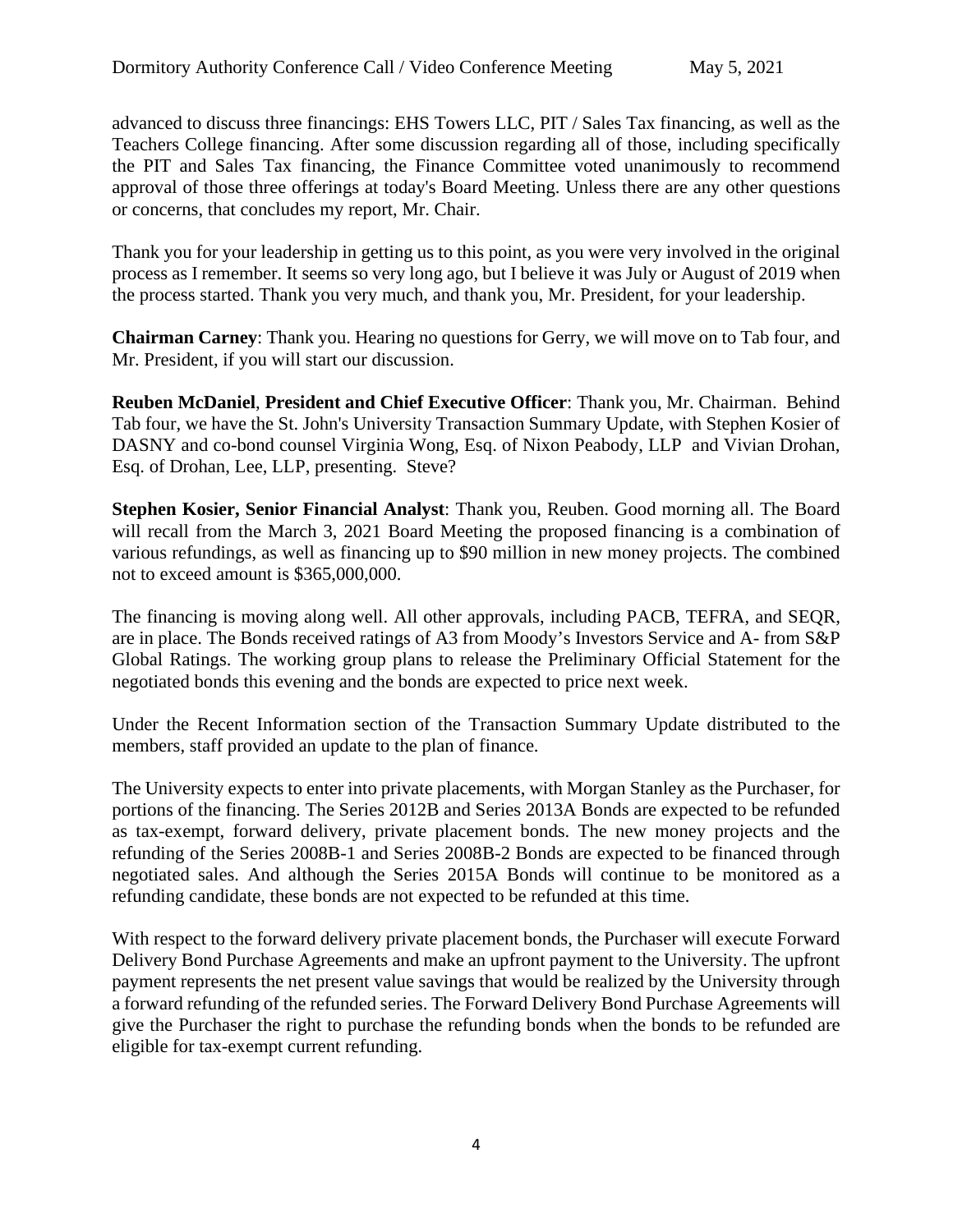My final update is that the University expects to use the upfront payment from the Forward Delivery Bond Purchase Agreements, currently estimated to be approximately \$10.8 million, as well as the \$5 million Higher Education Capital Matching Program, (HECap) grant, the University was recently awarded, to reduce the amount of bond proceeds used to finance the Health Sciences Building. By reducing the amount of the Health Sciences Building financed with bond proceeds, the University may elect to increase the amount of deferred maintenance projects financed with the proposed bonds, so long as bonds issued for new money project fund deposits does not exceed the \$90 million approved by the University.

I will now turn it over to Virginia and Vivian to provide an overview of the bond documents.

**Chairman Carney**: Thank you Steve. Virginia and Vivian please.

**Vivian Drohan, Esq., Drohan Lee, LLP**: Before you for consideration is the adoption of five Series Resolutions to implement the financing for St. John's University. Each Series Resolution authorizes the issuance of up to \$365 million of bonds under the Authority's existing General Bond Resolution adopted for St. John's. While each Series Resolution authorizes up to \$365 million, they each also provide that the principal amount of bonds that may be issued under all of them cannot exceed \$365 million in the aggregate.

The Series Resolutions do not limit the discretion of the Authority's officers to determine whether to issue the bonds in other configurations than are currently contemplated. They each authorize the Authority to enter into a standard Bond Purchase Agreement and Forward Bond Purchase Agreement. As Steve mentioned, it is expected that two series of bonds may be issued as forward delivery bonds.

The University will enter into an Agreement to Provide Continuing Disclosure to facilitate the Underwriter's securities law obligation.

The General Resolution provides for the issuance from time to time of multiple Series of Bonds, each Series separately secured from each other except as otherwise provided in the applicable Series Resolution.

The Bonds are "special obligations" of the Authority payable solely out of the revenues, which consist of the payments made by the University under the applicable Loan Agreement.

Payment of the Bonds is secured by the pledge and assignment made by the General Resolution of the revenues and the moneys and investments held in the funds and accounts established by the General Resolution and the applicable Series Resolution.

**Virginia Wong, Esq., Nixon Peabody, LLP**: The Authority and the University will execute a Loan Agreement in connection with each issuance of the Authorized Bonds. Each Loan Agreement will require the University to make timely payment of debt service on the Authorized Bonds. Consistent with the Guidelines, the Loan Agreement will contain the appropriate standard document provisions and may include additional security provisions based on market conditions and practices.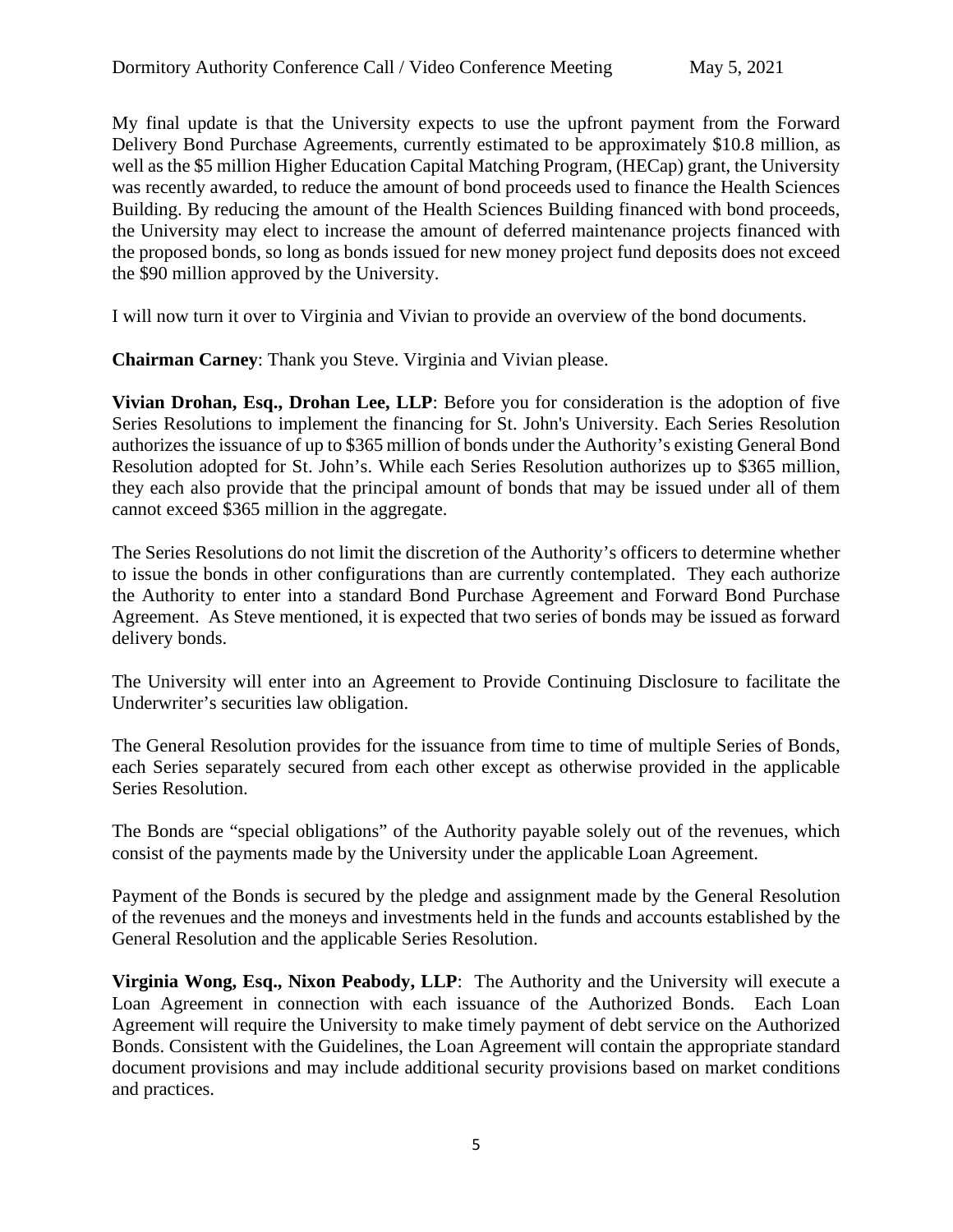The University's obligation to make payments under the Loan Agreement will be a general obligation and is expected to be unsecured.

The Authority will execute an assignment of the Loan Agreement at the time of the issuance of any Authorized Bonds (the "Assignment"). Pursuant to the Assignment, the Authority will assign all its rights under the Loan Agreement to the Trustee other than certain "Unassigned Rights." "Unassigned Rights" generally includes the Authority's right to: indemnification; receive administrative fees and other amounts payable to the Authority and require the University to comply with its obligations to maintain the tax-exempt status of any bonds issued on a taxexempt basis.

The Forward Delivery Bond Purchase Agreements provide for the upfront payment by Morgan Stanley to St. John's and establish the conditions for the initial issuance, which is expected to be simultaneous with the delivery of the bonds to be issued currently. The forward delivery agreements also provide for the exercise of the issuance option by Morgan Stanley and the conditions for the settlement and delivery of the forward delivery bonds.

In order to authorize the issuance of the bonds and the execution of the Loan Agreement and Assignment Agreement you are requested to adopt the five Series Resolutions that are before you.

We are happy to answer any questions you may have. Thanks very much.

**Chairman Carney**: Steve, Virginia, Vivian – thank you, all three of you. Are there questions for any of those three? Hearing none, may I have a motion please to approve the Resolutions?

**Ms. Snyder:** Moved.

**Chairman Carney:** Thank you very much Beryl. Is there a second?

**Ms. Sullivan**: Second.

**Chairman Carney:** Thank you Joan. Are there any objections to the motion as presented to the Resolution, as it appears? Are there any abstentions? Hearing none, the motion passes unanimously and the Resolutions are approved.

DORMITORY AUTHORITY OF THE STATE OF NEW YORK SERIES 2021A Resolution AUTHORIZING UP TO \$365,000,000 ST. JOHN'S UNIVERSITY REVENUE BONDS

DORMITORY AUTHORITY OF THE STATE OF NEW YORK SERIES 2021B Resolution AUTHORIZING UP TO \$365,000,000 ST. JOHN'S UNIVERSITY REVENUE BONDS

DORMITORY AUTHORITY OF THE STATE OF NEW YORK SERIES 2021C Resolution AUTHORIZING UP TO \$365,000,000 ST. JOHN'S UNIVERSITY REVENUE BONDS

DORMITORY AUTHORITY OF THE STATE OF NEW YORK SERIES 2021D Resolution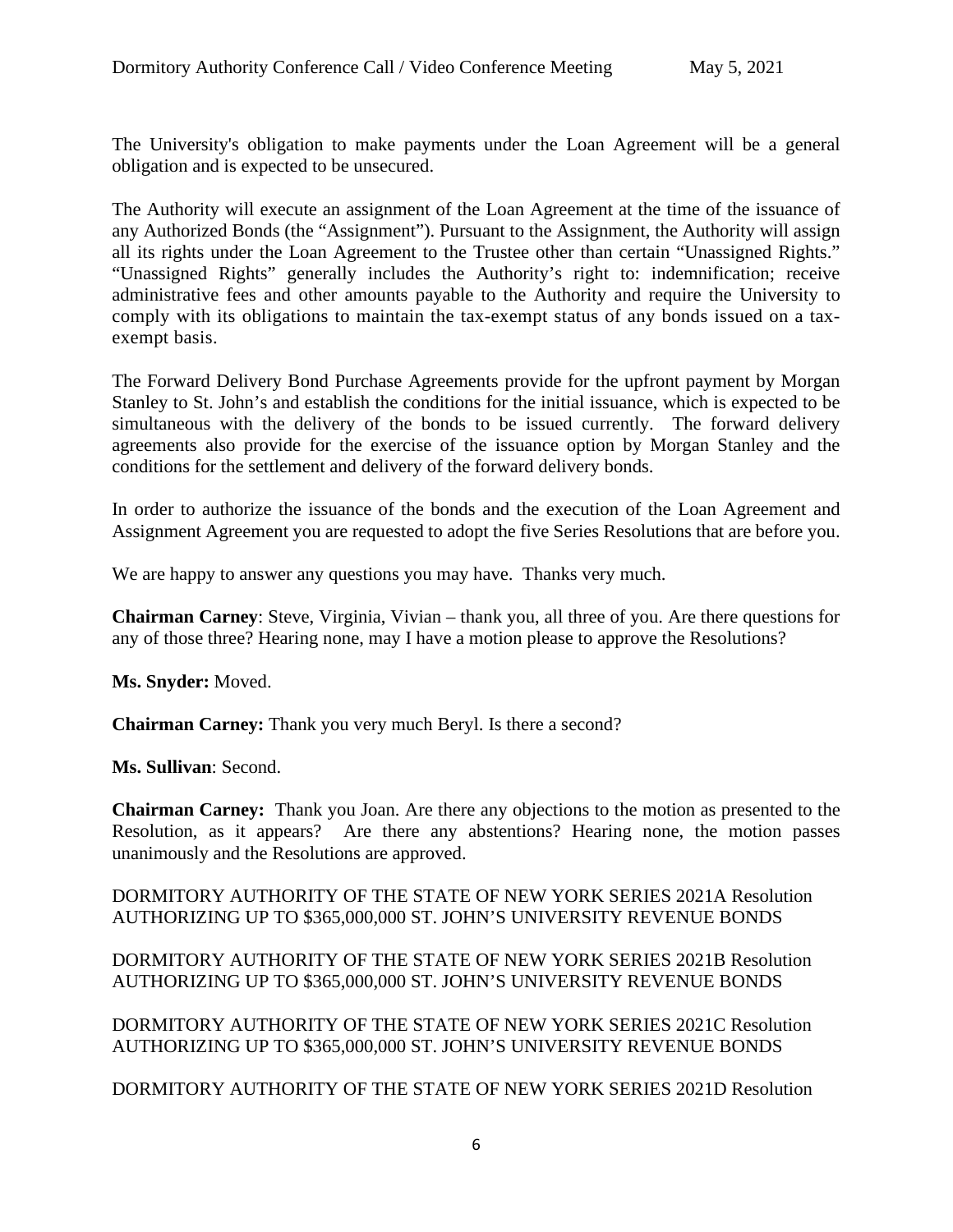# AUTHORIZING UP TO \$365,000,000 ST. JOHN'S UNIVERSITY REVENUE BONDS

# DORMITORY AUTHORITY OF THE STATE OF NEW YORK SERIES 2021E Resolution AUTHORIZING UP TO \$365,000,000 ST. JOHN'S UNIVERSITY REVENUE BONDS

Virginia and Vivian, it's good to see you - it's good to have you with us, thank you. We look forward to having you in this room at some point in the near future.

**Mr. McDaniel:** Behind Tab five is the Interagency Council for Developmental Disabilities. Inc. Transaction Summary Update. Gerard Klauser for DASNY, Melissa Bennett, Esq., from Barclay Damon, LLP and Karen Brown., Esq. of Lewis Munday will be presenting.

**Gerard Klauser, Senior Financial Analyst**: Good Morning Mr. Chairman, Members of the Board, DASNY Senior Staff and guests. The Transaction Summary Update provided to the Members is requesting the Adoption of Documents for the InterAgency Council of Developmental Disabilities.

This transaction will include tax exempt and/or taxable, fixed and/or variable rate bonds in one or more series at one or more times though a negotiated sale and/or private placement.

Updates since the Resolution to Proceed in March - the original presentation for the Resolution to Proceed included 8 participants and 29 projects. One participant, Daybreak Independent Services, Inc., and one project have been removed from the transaction. The transaction now includes seven participants and 28 projects with five pending PPA's. No projects will be included in the pool without a PPA.

We have secured the following approvals since the March Board: Resolution to Proceed, PACB Authorization, TEFRA approval and SEQR completion. We have also received a Moody's letter with a rating of Aa3 as anticipated.

I defer to Bond Counsel for the document review. Melissa and Karen.

**Melissa Bennett, Esq., Barclay Damon, LLP** – Thank you Gerard. Good morning. Before you for consideration is the proposed IAC Series Resolution, which authorizes up to \$40 million of bonds under the IAC General Resolution. That Resolution authorizes DASNY to issue multiple series of bonds for the non-profit members of IAC to finance facilities serving people with developmental and other disabilities.

DASNY loans the proceeds to one or more IAC members, with a separate loan agreement for each participant. Each Series of IAC bonds is separately secured by the payments to be made by the participants under their respective loan agreements.

IAC members receive most of their funding through State agencies, and each member in its loan agreement grants DASNY a security interest in such public funds relating to the facilities financed.

**Chairman Carney**: Thank you Melissa. Karen.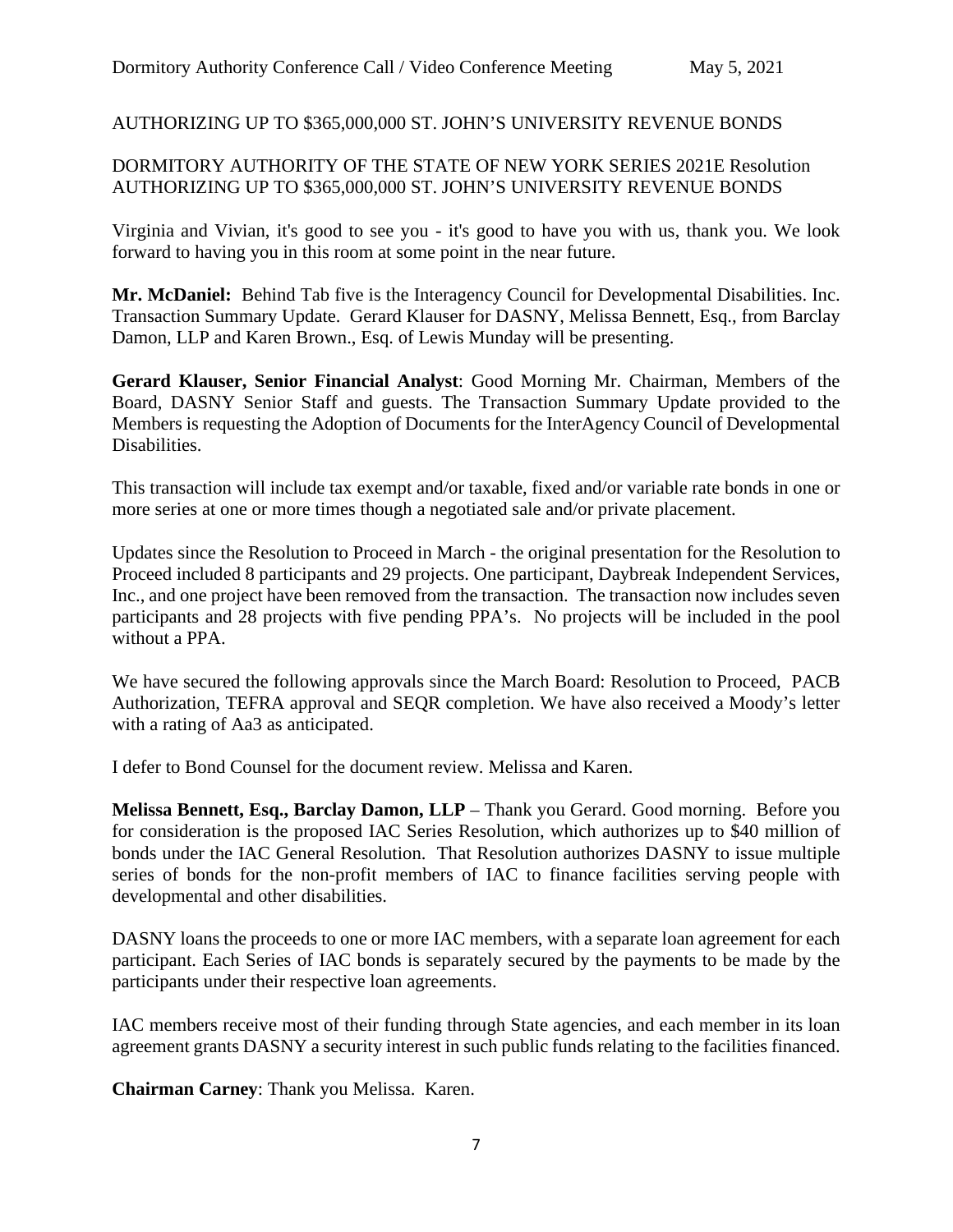**Karen Kendrick Brown, Esq., Lewis Munday, LLP:** The Bonds will be separately secured from all other Series by the loans to the participants. These loans are not cross-collateralized with or cross-defaulted to any other Loans. If a Participant defaults on a loan, the default will not constitute a default under the loans made to the other Participants.

The Series Resolution also authorizes customary documents for a negotiated public offering of the bonds.

Before we open it up to questions, I will turn it back over to Gerard for final notes.

**Ms. Bennett:** I just also want to point out that each Project is required to have a PPA, which evidences OPWDD's commitment to pay an amount approximately sufficient to amortize the project's portion of the bonds, subject to State appropriation and operation of the project to State standards. These payments will constitute Pledged Revenues. Any non-OPWDD reimbursed amounts are anticipated to be paid out of operating revenues.

As additional security, DASNY will enter into intercept agreements so that if a participant defaults, OPWDD will make payments directly to DASNY.

The participants' loans are also expected to be secured by mortgages except that for five leased facilities where the applicable Participants are expected to collaterally assign their respective leasehold interest to DASNY. And also except for one participant that will not not mortgage its two projects at its campus locations.

Now we will turn it over to Gerard for one more note.

**Mr. Klauser:** Thanks Melissa and Karen. I would like to mention a Netflix documentary called Crip Camp, which speaks directly to the disabled population and the struggles they have endured. It is a wonderful story about what programs like IAC and NYSARC provide for disabled people; how necessary these programs are; and the advances that have been made for the disabled community.

This is our 15th issuance for the Interagency Council and through my career at DASNY I have worked on several NYSARC transactions as well. Both programs have issuances almost on an annual basis. I am happy to answer any questions or concerns that anybody has related to the presentation.

Mr. Chairman.

**Chairman Carney**: First of all, thank you for your presentation and thank you for the recommendation. This is an extraordinarily important and often not fully recognized community in New York State. I am frankly very proud of the work that DASNY has done in the past to support this community of people and your work on this is certainly very important, as well.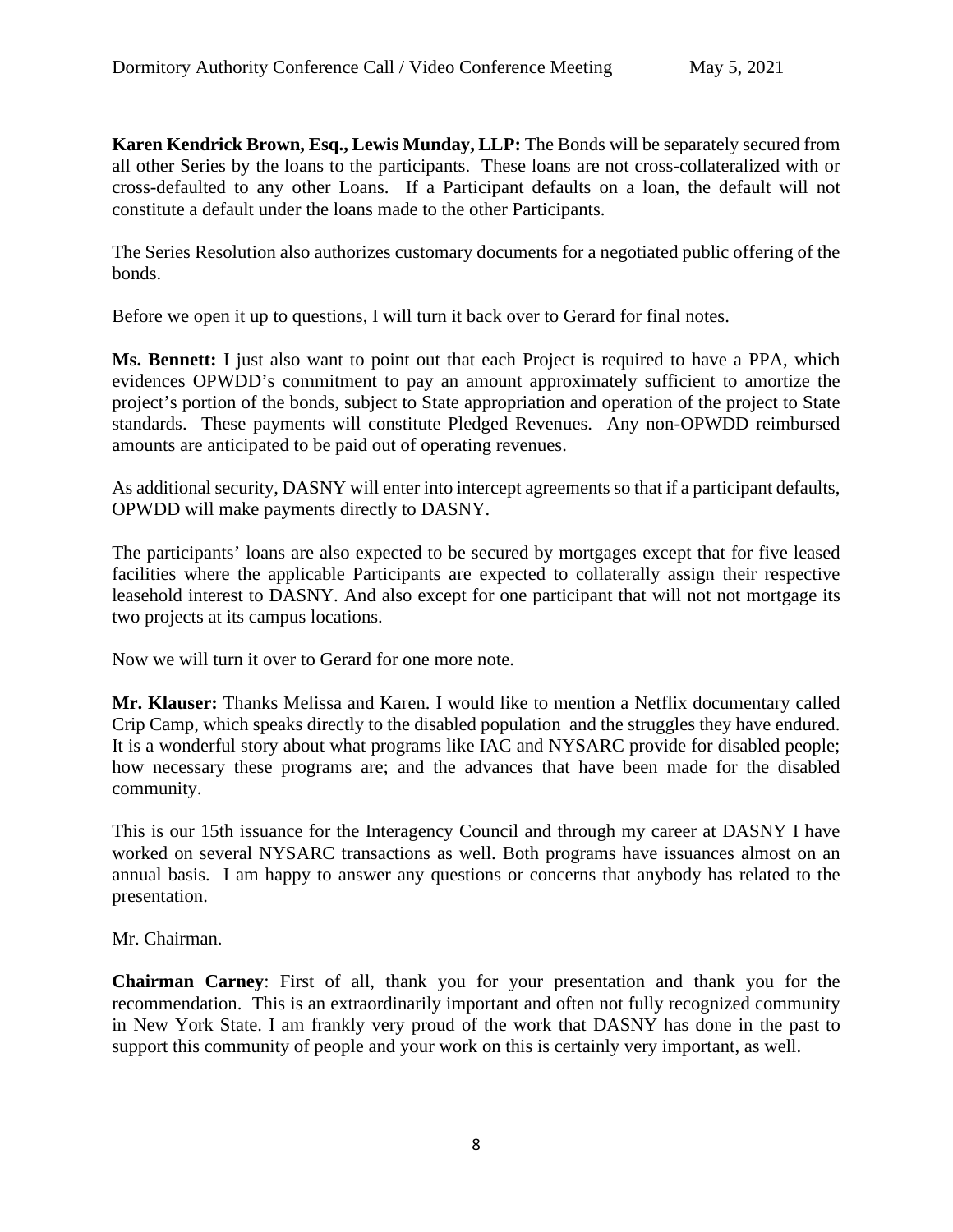Before we move to a vote, I want to thank you for taking the considerable amount of time to school me on the PPA process. I am very grateful to have that knowledge now, as it helps me to understand how complex these transactions can be.

Any other questions for Gerard, or Melissa or Karen? Hearing none, may I have a motion to approve the transaction?

**Ms. Sullivan:** I'll make the motion. It's Joan Sullivan.

**Chairman Carney**: Thank you Joan. Is there a second?

**Mr. Romski**: Second.

**Chairman Carney**: Thank you very much. Are there any objections to the motion as it has been presented or to the Resolution? Are there any abstentions from this vote? Hearing none, the transaction is approved unanimously. Thank you all very much.

DORMITORY AUTHORITY OF THE STATE OF NEW YORK SERIES 2021A RESOLUTION AUTHORIZING UP TO \$40,000,000 INTERAGENCY COUNCIL POOLED LOAN PROGRAM REVENUE BONDS, SERIES 2021A

**Chairman Carney**: Mr. President.

**Mr. President:** Thank you. We now move onto the Resolutions to Proceed for new financings. Behind Tab six is the EHS Towers LLC Staff Memorandum with Matt Bergin presenting. Matt.

**Mr. Bergin**: Thank you, Mr. President and good morning everyone. The Staff Report provided to the Members presents a 19-year term for a bond issue in an amount not to exceed \$19,000,000 on behalf of EHS Towers LLC. The financing that you are considering is the partial refunding and restructuring of DASNY's Educational Housing Services - CUNY Student Housing Project Insured Revenue Bonds, Series 2005. Similar to the recent SUNY Dormitory and FIT Student Housing Corporation transactions, this is being done to provide near term debt service relief due to the low occupancy rates which are a result of the pandemic. As described in the report, in 2005, DASNY issued these bonds to finance the construction of a residence hall with approximately 600 beds on the campus of City College of New York, which is incorporated within the City University of New York System.

To provide some background, we originally did a financing with Educational Housing Services, Inc. or EHS. in 2005. EHS is a not-for-profit corporation formed in 1987 to provide college students with housing in New York City. EHS was added to DASNY's statute in 1998 and DASNY's statute was further amended in 2008 to authorize DASNY financing not only for EHS directly, but also for its wholly owned corporations or limited liability companies. Subsequent to this amendment, all the rights and obligations of EHS and the project that was financed, and all of the related financing documents, were assigned to EHS Towers LLC-- a wholly owned, bankruptcy-remote not-for-profit subsidiary of EHS. This concept of creating a special purpose entity and assigning it all the rights and obligations, was disclosed in the 2005 Official Statement.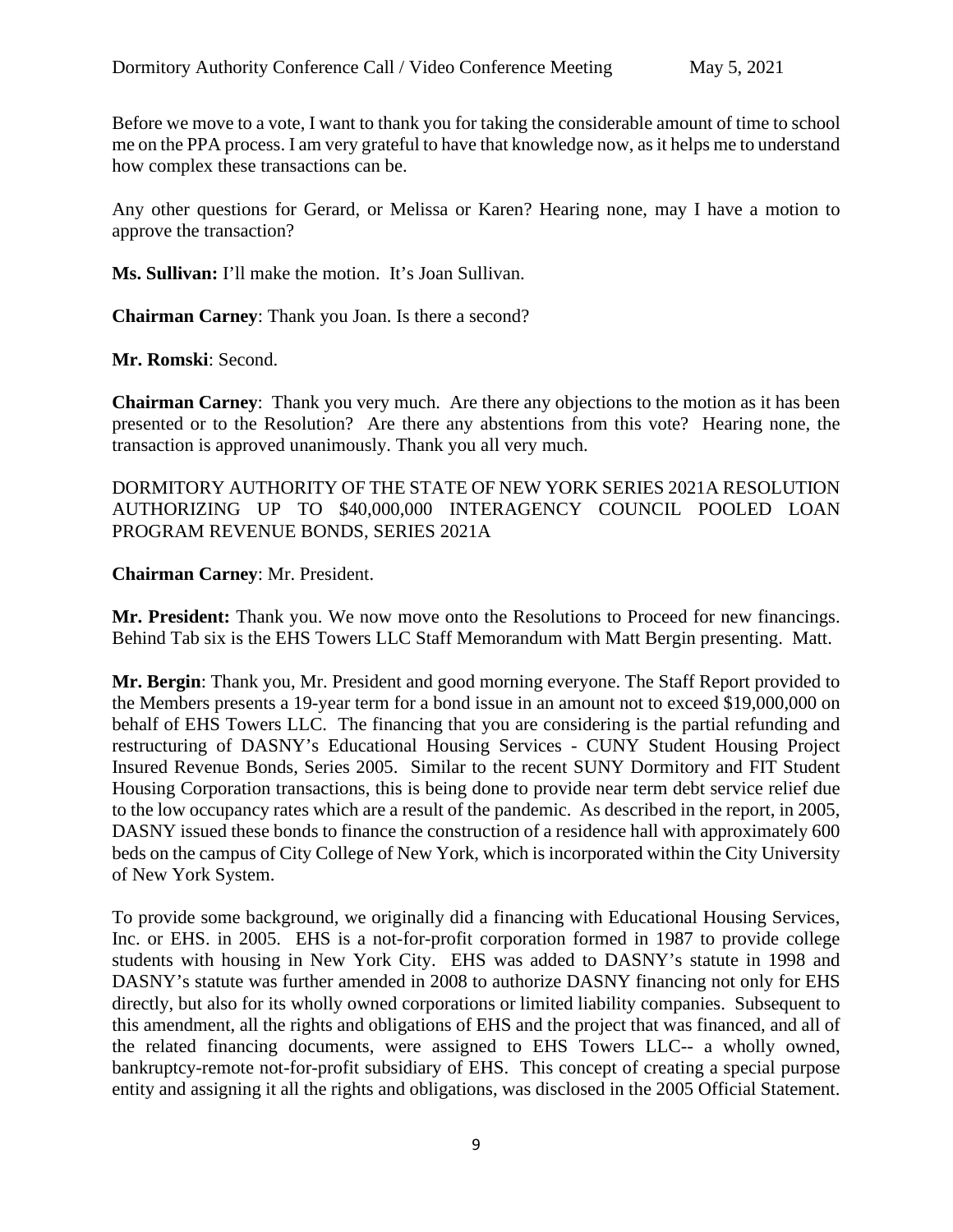EHS Towers LLC thereby became the borrower with respect to the Series 2005 Bonds and EHS Towers LLC will also be the borrower with respect to the proposed Series 2021 Bonds.

The debt service on both the Series 2005 Bonds and the proposed Series 2021 Bonds is payable from revenues of the Project and is nonrecourse to both EHS and EHS Towers LLC. To the extent that Project revenues are not sufficient to service the debt, CUNY guarantees any shortfall through the Support Agreement.

We are currently discussing this partial refunding and restructuring of these Series 2005 Bonds in the context of providing for 2 1/2 years of debt service relief. This amounts to approximately \$4.4 million of debt service relief annually. The debt service on the proposed refunding and restructuring bonds is anticipated to mature after the 2035 maturity of the 2005 Bonds. The partial refunding and restructuring of the Series 2005 Bonds does not provide aggregate savings on a net present value basis.

When looking at the security features, it is anticipated that the bond issue will be secured by a policy of municipal bond insurance; leasehold mortgage on property; assignment of student rentals; a debt service reserve fund if required, and most importantly the Support Agreement of the City University of New York. And again, to the extent that project revenues are not sufficient to service the debt, CUNY guarantees any shortfalls through the Support Agreement. The expected ratings are A2/AA*.*

And finally, in looking at the Transaction Summary, although we have requested flexibility, we are anticipating this to be a fixed rate, taxable, bond insured transaction with this restructuring providing near term debt service relief due to the low occupancy rates which are a result of the pandemic. We are planning to come back to the May 19 Special Meeting for the adoption of documents.

Mr. Chairman.

**Chairman Carney**: Thank you very much. Are there questions for Matt? Hearing no questions, may I have a motion, please, to approve the transaction?

**Tracy Raleigh, Board Member:** So moved, this is Tracy.

**Chairman Carney**: Thank you very much Tracy. Is their second?

**Mr. Romski:** Second.

**Chairman Carney**: Gerry, thank you for the second. Are there any objections to the motion? Hearing none, are there any abstentions? Hearing none, the motion is approved and the transaction approved unanimously.

# A RESOLUTION OF THE DORMITORY AUTHORITY OF THE STATE OF NEW YORK (DASNY) AUTHORIZING STAFF AND BOND COUNSEL TO PROCEED TO TAKE THE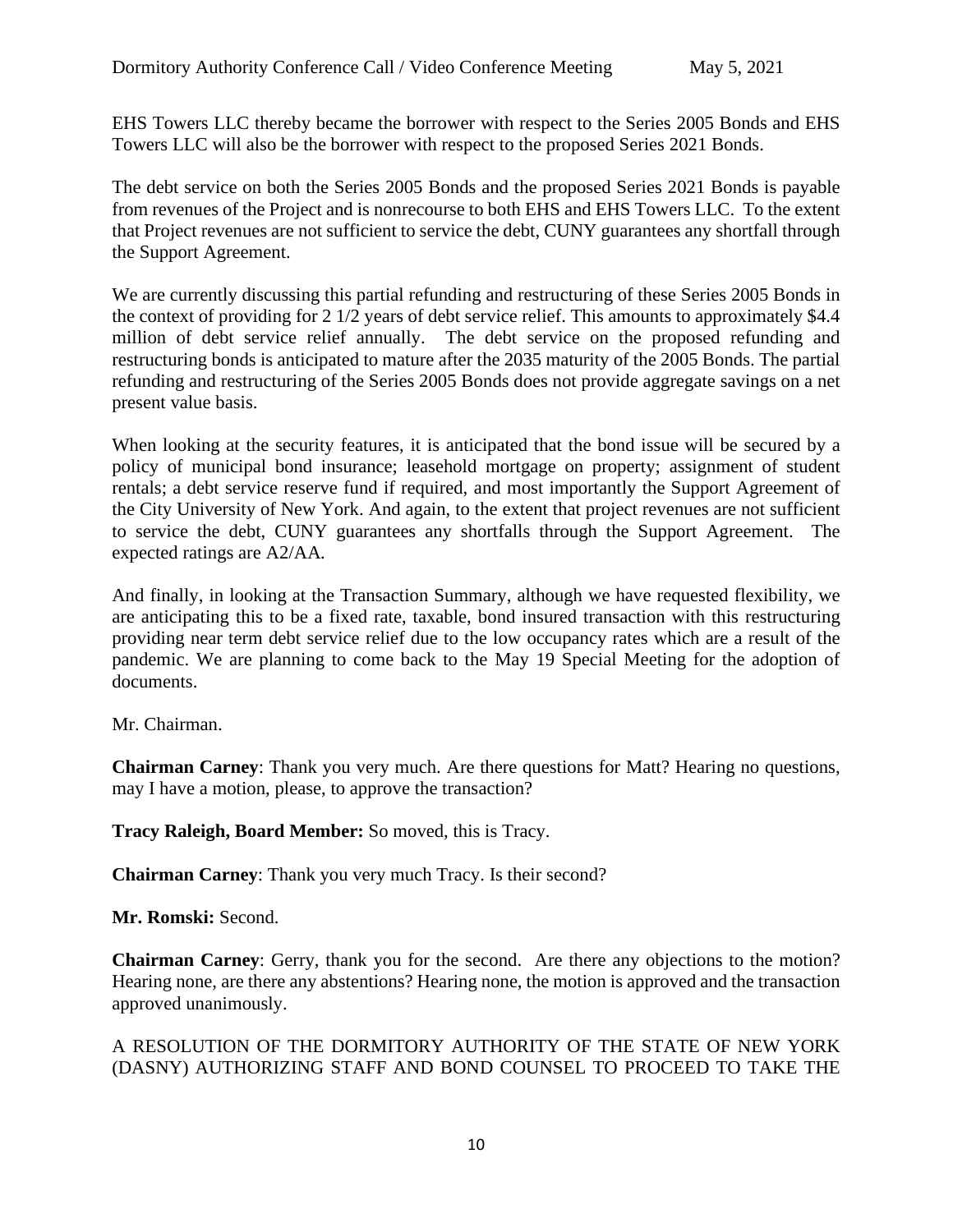NECESSARY ACTION TO PREPARE THE APPROPRIATE DOCUMENTS TO PROVIDE FOR THE FINANCING OF FACILITIES FOR EHS TOWERS LLC

**Mr. Romski:** Al, as Reuben pointed out yesterday, this is a good effort by the team to bring this Covid-related transaction to us.

**Mr. McDaniel.** Our Public Finance group, led by Portia and Matt, did a great job of reviewing Covid related challenges related to bond issuances for all of our clients. They recognized that EHS and CUNY would be facing some challenges and they worked really hard on this transaction. This is a complicated structure and not the easiest credit, but the issuance provides some necessarily relief and the University won't have to worry about these two years of debt service.

**Chairman Carney:** Congratulations on getting these done. Alright, so we move on to Tab seven on the Agenda, the PIT and/or Sales Tax Revenue Bond Program. Mr. President.

**Mr. McDaniel:** Thank you. Behind Tab seven we have the Personal Income Tax and Sales Tax Revenue Bond Transaction Summary to be presented by Matt Bergin, Eileen Heitzler, Esq. of Orrick Herrington & Sutcliffe, LLC and Natalia Pearson-Farrer, Esq., of Golden Holley James, LLP, co-bond counsel on the transaction. Matt.

**Mr. Bergin**: Thank you again, Mr. President. The Board is being asked to authorize the issuance of multiple series of tax-exempt and/or taxable, fixed and/or variable rate bonds issued at one or more times with a term of 13 years in an amount not to exceed \$2.0 billion under either the Sales Tax Revenue Bond Program and/or the Personal Income Tax Revenue Bond Program. However, at this time, the current plan is to issue under the Personal Income Tax Revenue Bond Program.

I want to talk about the fiscal year 2022 Budget. The fiscal year 2022 Budget included language authorizing the issuance of State Supported Debt to provide for the legal defeasance of bonds issued by the Sales Tax Asset Receivable Corporation or STARC. The State is currently paying an annual payment of \$170 million through June 30, 2034, subject to annual appropriation, in relation to these bonds. The State's \$170 million annual obligation is to the LGAC or the Local Government Assistance Corporation. LGAC then transfers this \$170 million payment each year to the City of New York which, in turn, has assigned these monies to pay the STARC bonds. Pursuant to the language in the Budget, the obligation of LGAC to make this \$170 million annual payment to the City of New York is terminated once the STARC bonds have been defeased. As such, this defeasance of the STARC bonds eliminates the State's obligation to make this \$170 million annual payment to LGAC. The fiscal year 2022 Budget also included language authorizing the issuance of State Supported Debt for the purpose of refunding DASNY's Secured Hospital Bonds. The State is currently paying debt service on the Secured Hospital Bonds through the State Service Contracts.

To sum it up, we are seeking authorization for the Bonds to be issued for the following purposes: the legal defeasance of the Sales Tax Asset Receivable Corporation's Sales Tax Asset Revenue Bonds, Fiscal 2015 Series, and the termination of the State's \$170 million annual corresponding obligation. In addition, we are seeking authorization for the refunding of DASNY's Secured Hospital Revenue Refunding Bonds (North General Hospital), Series 2003, DASNY's Secured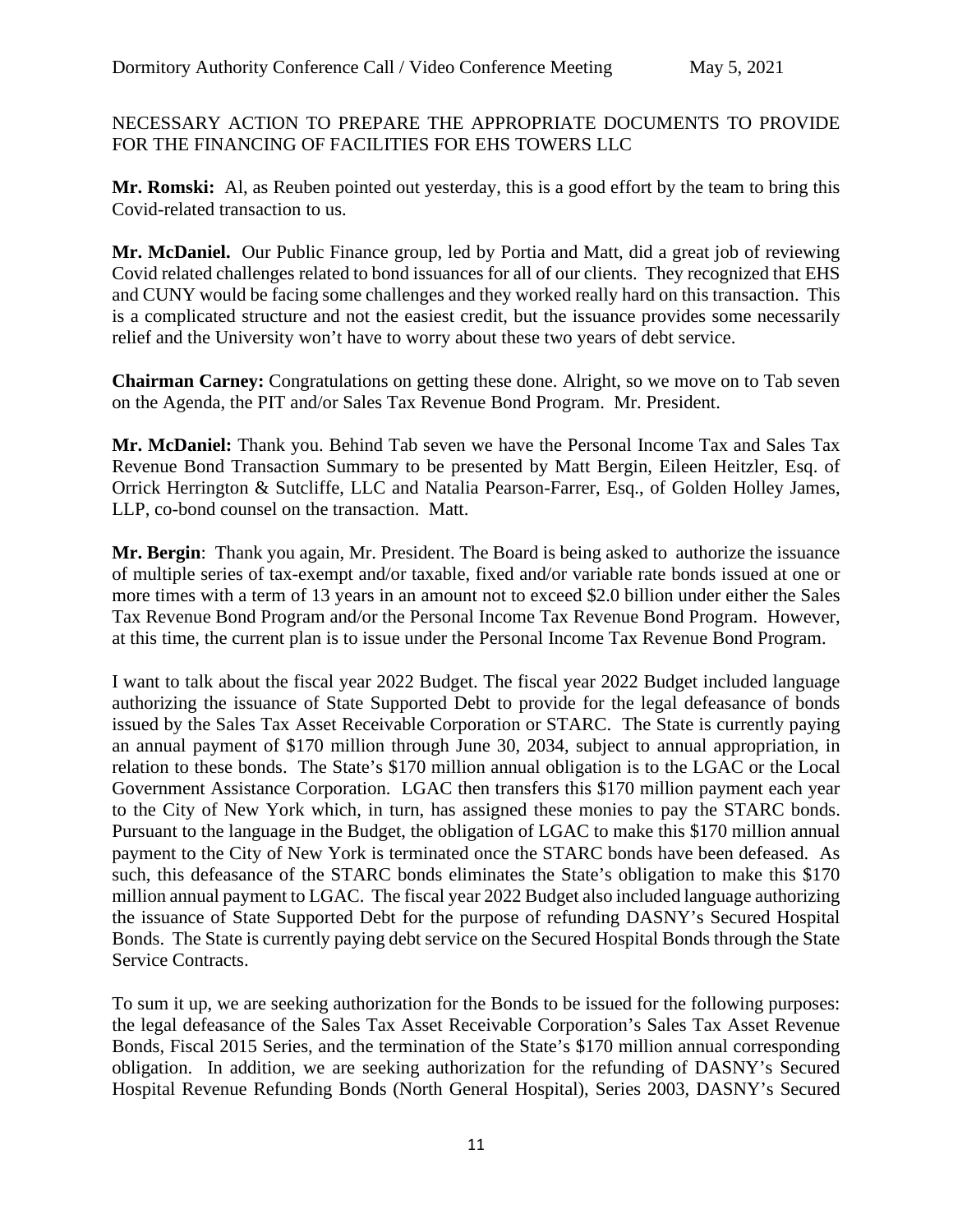Hospital Revenue Refunding Bonds Interfaith Medical Center, Series 2007 and/or DASNY's Secured Hospital Revenue Refunding Bonds (Wyckoff Heights Medical Center), Series 2015 and the termination of the State Service Contracts.

In discussing security under the Sales Tax Revenue Bond Program, the security includes semiannual payments to be made pursuant to the Financing Agreement between DASNY and the Division of the Budget. A set aside of two cents, or 50% of the State's four percent sales tax, pursuant to statute is deposited in the Sales Tax Revenue Bond Tax Fund ("STRBF"). An additional one cent, for a total of two cents, is now available to be dedicated since the obligations of the Local Government Assistance Corporation were satisfied on April 1, 2021.

Regarding the security under the Personal Income Tax Revenue Bond Program, again semi- annual payments are to be made pursuant to the Financing Agreement between DASNY and the Division of the Budget. Current legislation provides for 50% of the receipts from the New York State Personal Income Tax and Employer Compensation Expense Tax, with 50% of such receipts deposited in the Revenue Bond Tax Fund.

In addition, current legislation provides for 50% of the receipts from the New York State Personal Income Tax and Employer Compensation Expense Tax, to be deposited in the Revenue Bond Tax Fund. In addition, legislation authorized as part of the Enacted Budget provides that 50% of the receipts from imposition of the Pass-Through Entity Tax pursuant to Article 24-A of the Tax Law, shall be deposited into the Revenue Bond Tax Fund. This is expected to be revenue neutral to the State, however, PIT or Personal Income Tax receipts would decrease to the extent that qualifying entities elect to pay this tax. Therefore, to hold the Revenue Bond Tax Fund harmless and to maintain comparable security, 50% of the receipts of this tax would also be deposited into the Revenue Bond Tax Fund.

For the fiscal year ending March 31, 2022, this fiscal year, the debt service coverage on all outstanding Sales Tax bonds is projected to be 5.1 times total debt service and the debt service coverage on all outstanding State Personal Income Tax bonds is projected to be 5.6 times total debt service. Debt service coverage on the Sales Tax bonds reflects the increased deposit to the Sales Tax Revenue Bond Fund from one cent to two cents as prior obligations of LGAC were satisfied on April 1, 2021.

And finally, the proposed bonds are expected to be rated  $Aa2/AA+\A A+$ . And now Mr. Chairman, I would now like to hand the presentation over to Eileen and Natalia, thank you.

**Chairman Carney**: Thank you, Matt.

**Eileen Heitzler. Esq., Orrick, Herrington & Sutcliffe, LLP:** Thank you. Matt has described the recently-adopted statutory authorization for the Series 2021-2 Bonds, the purpose for which the Series 2021-2 Bonds are to be issued, the security for the Series 2021-2 Bonds and certain other terms. The focus of our co-bond counsel presentation will be on the Supplemental Resolutions and the authorizations and delegation of authority contained therein.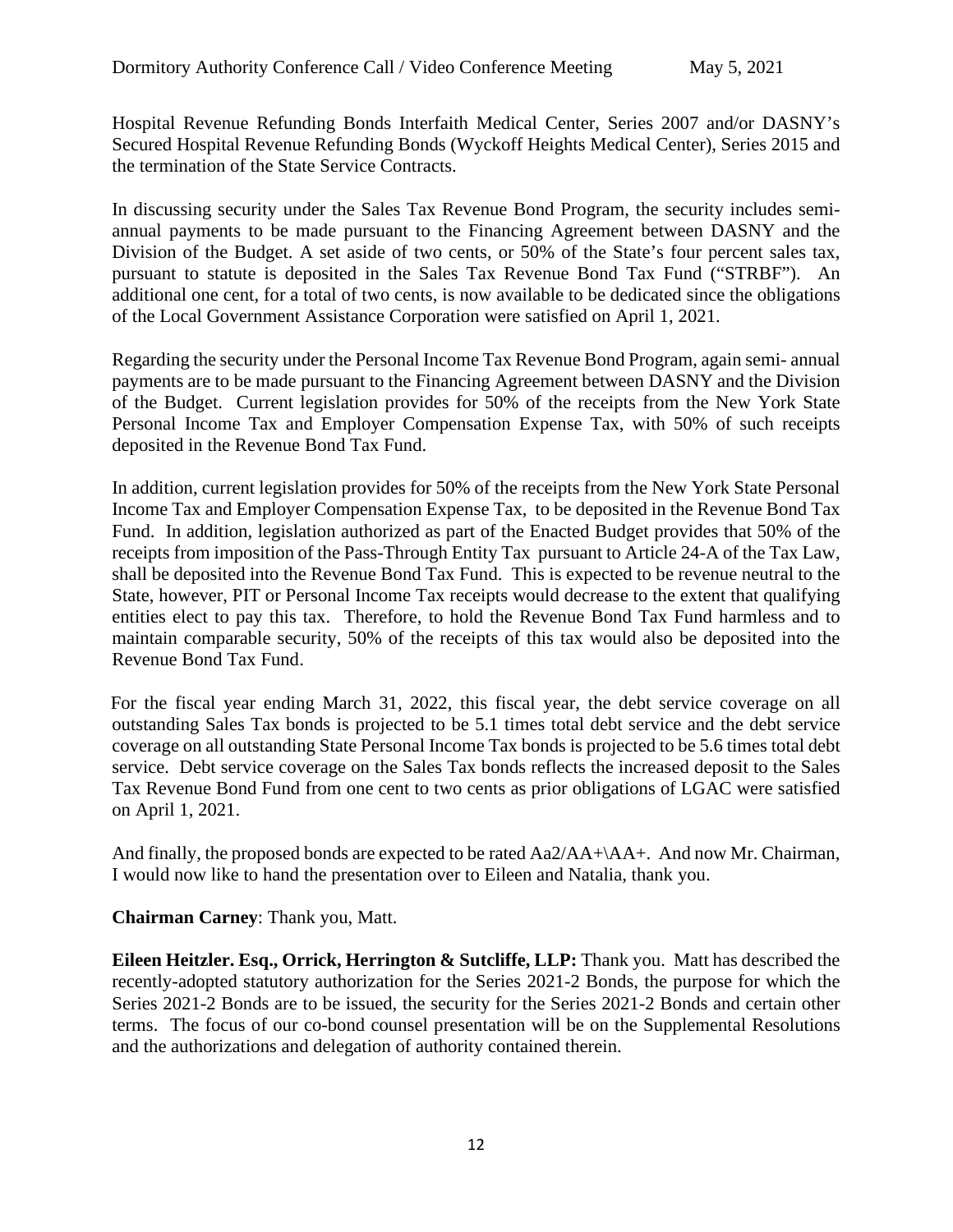We request that the Board adopt Supplemental Resolution 2021-2 under the Authority's State Personal Income Tax Revenue Bonds (General Purpose) General Bond Resolution and a similar Supplemental Resolution 2021-2 under the Authority's State Sales Tax Revenue Bonds General Bond Resolution. Matt has described the security provided for PIT and Sales Tax Revenue Bonds, as well as recent changes in the taxes that support each of those programs.

Each Supplemental Resolution authorizes one or more series of PIT or Sales Tax Revenue Bonds to be issued to finance the purposes authorized under the fiscal year 2022 Budget Act as well as to fund a debt service reserve fund and/or to pay the costs of issuance including to fund the payment of a portion of the interest payable on the Series 2021-2 Bonds. A series of the Series 2021-2 Bonds may be issued as tax-exempt or taxable.

With that I'll now hand it over to Natalia.

**Natalia Pearson-Farrer, Esq., Golden Holley James, LLP**: Good morning. The principal amount of Series 2021-2 Bonds authorized to be issued by one Supplemental Resolution may not exceed \$2 billion in the aggregate; in other words, when the amount issued is combined with any amount issued under any other Supplemental Resolution.

Each Supplemental Resolution authorizes an Authorized Officer of the Authority to determine the terms of the Series 2021-2 Bonds and the sale thereof, subject to the parameters and limitations described by Matt and contained in co-bond counsel's letter to the Board, including the principal amount of each series issued which is subject to the \$2 billion maximum; the redemption provisions and the maturity provisions which are subject to the condition that no Series 2021-2 Bond may mature later than 13 years from its date of issuance; and the condition that the final maturity of any Series 2021-2 Bonds issued for the purpose of refunding outstanding bonds cannot exceed the fiscal year of the final maturity of the outstanding bonds being refunded, considered in the aggregate.

Each Supplemental Resolution also authorizes an Authorized Officer to prepare and distribute or execute any documents, agreements or other instruments that may be necessary, convenient, desirable or appropriate in connection with the sale and issuance of the Series 2021-2 Bonds and the effecting of the purposes of the Series 2021-2 Bonds, including one or more preliminary and final official statements, one or more bond purchase agreements and a continuing disclosure agreement.

Each Supplemental Resolution also authorizes an Authorized Officer to take any actions and do all things necessary, convenient or desirable in connection with the sale and issuance of the Series 2021-2 Bonds and the effecting of the purposes of the Series 2021-2 Bonds.

That concludes our high level overview of the financing and the Supplemental Resolutions and we are here, if you have any questions. I will turn it back over to you at DASNY.

**Chairman Carney:** Thank you very much Matt, Eileen, and Natalia for the presentation. Are there questions from any of the Members?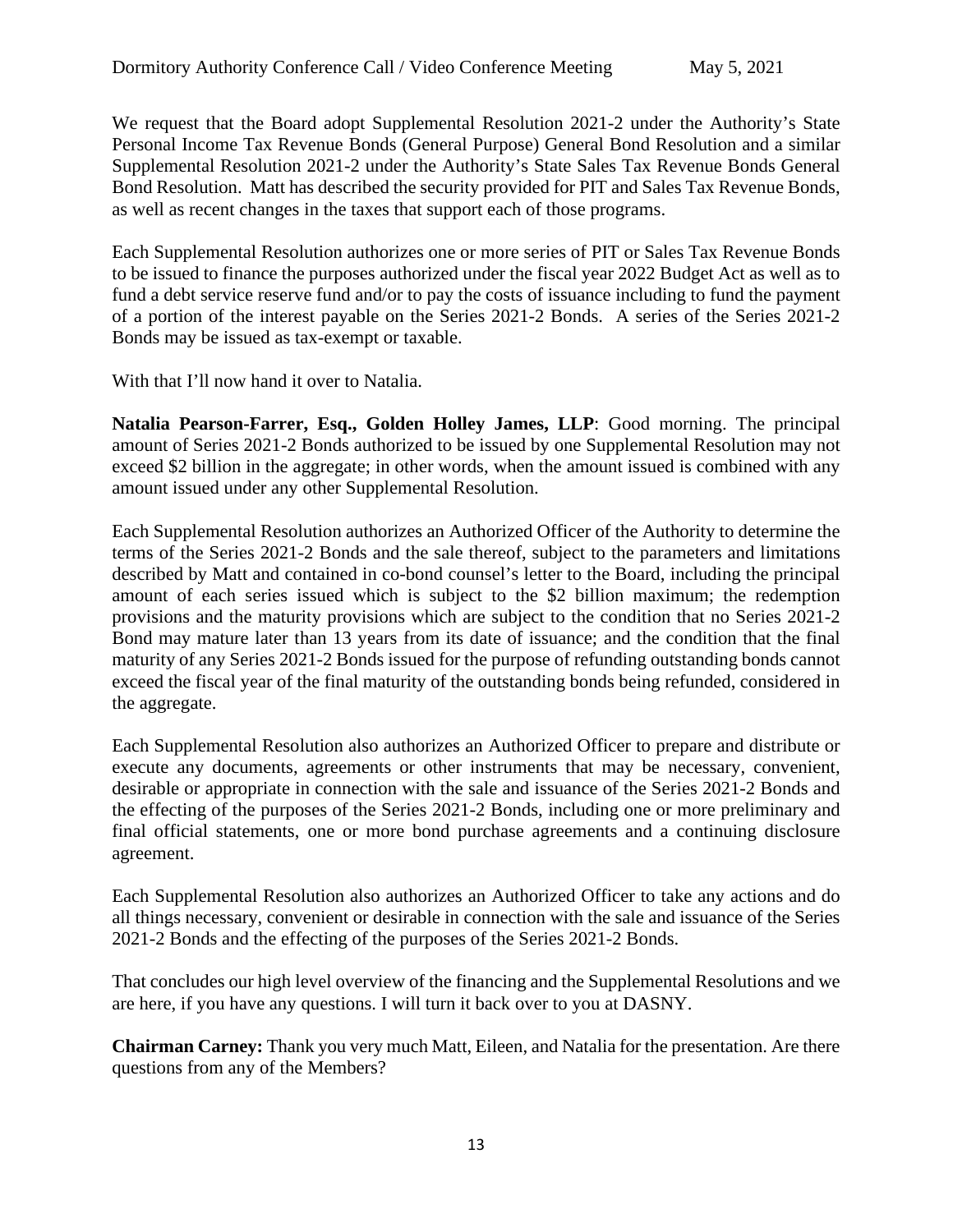**Mr. Romski:** I'm still a little confused on how the \$170 million gets sorted out. How does that fit in?

**Mr. Bergin:** The State is currently paying an annual payment of \$170 million dollars through June 30, 2034, subject to annual appropriation. The State's \$170 million dollar annual obligation goes to LGAC or the Local Government Assistance Corporation. LGAC is to transfer this \$170 million dollar payment each year to the City of New York, which in turn has assigned these monies to pay the STARC bonds. That is the way the pass through works: from the State to LGAC to the City to pay the STARC bonds.

**Chairman Carney**: It is the pass through that makes it a bit difficult to understand. I think I have it now, thank you.

**Mr. Romski:** Thank you.

**Chairman Carney**: Are there other questions for Matt, Eileen or Natalia? Hearing none, may I have a motion, please, to approve the transaction?

**Ms. Snyder**: So moved.

**Chairman Carney**: Thank you very much Beryl. Is there a second?

**Jon Gardner, Board Member**: Second.

**Chairman Carney**: Thank you very much Jon Gardner. Are there any objections to the motion as presented, the Resolution as presented? Hearing none, are there any abstentions? Hearing none, the motion carries and the Resolution passes unanimously. Thank you all very much. Mr. President.

DORMITORY AUTHORITY OF THE STATE OF NEW YORK SUPPLEMENTAL RESOLUTION 2021-2 AUTHORIZING STATE PERSONAL INCOME TAX REVENUE BONDS (GENERAL PURPOSE)

DORMITORY AUTHORITY OF THE STATE OF NEW YORK SUPPLEMENTAL RESOLUTION 2021-2 AUTHORIZING STATE SALES TAX REVENUE BONDS

**Mr. McDaniel**: The next item is the Teachers College transaction with David Ostrander of DASNY, Alethia Nancco, Esq. of Squire Patton Boggs, LLP and Natalia Pearson-Farrer, Esq. of Golden Holley James, LLP, co-bond counsel, presenting.

**David Ostrander, Assistant Director, Public Finance:** Good morning, everyone. The Board is being asked to adopt the necessary documents for the issuance of up to two series of tax-exempt and/or taxable, fixed and/or variable rate bonds in an amount not to exceed \$64 million on behalf of Teachers College.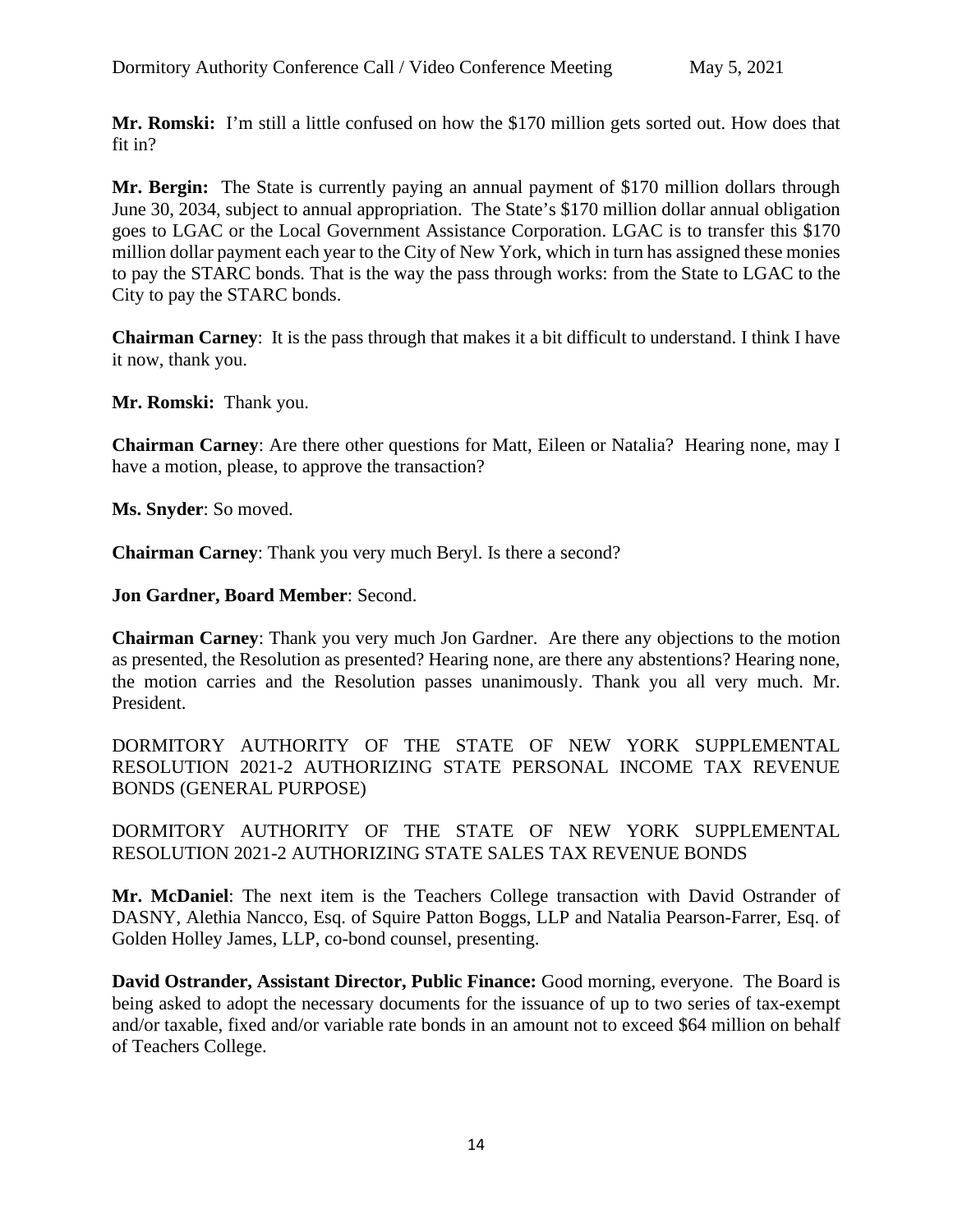Proceeds from the proposed issuance are expected to be used to refund all or a portion of the College's Series 2012A and 2012B Bonds, totaling an estimated \$48.7 million.

An additional \$10 million in bond proceeds will fund certain new money projects such as roof repairs and replacement, classroom renovations, and general deferred and preventative maintenance located on the College's campus buildings.

The bond issuance is expected to be structured as one series of tax-exempt, fixed rate bonds. Since the 2012A&B Bonds are not callable until July 1, 2022, the College will likely choose to utilize a forward delivery, where the bonds would be sold as early as June 2021 and close on or after April 2, 2022 when the issuance would qualify as a current refunding. While this would result in a forward yield premium, the forward delivery will allow the College to issue tax-exempt refunding bonds while taking advantage of current interest rates.

Although the transaction is expected to be structured as one series of fixed rate tax-exempt bonds, we are asking the Board to adopt two series resolutions in the event that the College chooses to utilize taxable bonds or to issue the new money bonds separately.

The refunding is being done for savings. Assuming current market conditions, a total net present value savings in the range of \$8.8 million, or 18.5% of the refunded bonds, is expected.

Teachers College is rated A1 from Moody's and A+ from Standard and Poor's, both with a Stable Outlook.

In accordance with DASNY's Financing Guidelines, it is anticipated that the Loan Agreement will be a general unsecured obligation of the College.

I'll provide some additional information on Teachers College. DASNY has been issuing bonds for Teachers College since 1970, issuing a total of \$275.5 million over that time.

Teachers College continues to maintain its reputation as one of the leading graduate schools of education in the nation, which is enhanced by its affiliation with Columbia University. Student demand is reflected in steady annual applications averaging 7,190 over the last five years and a consistently high matriculation ratio that has averaged nearly 51%.

The College has remained selective, with an average acceptance rate of 53.7% over five years. Overall, FTE has been consistent over five years, averaging 3,429 students.

Teachers College has posted operating surplus in four of the last five years, averaging \$1.2 million annually.

And lastly, Teachers College has experienced a steady increase in Cash and Investments over the last five years. Total Cash and Investments to Operating Expenses increased from 1.6 times in fiscal year 2016 to 2.2 times in fiscal year 2020.

At this point I will turn it over to Alethia and Natalia to present the documents.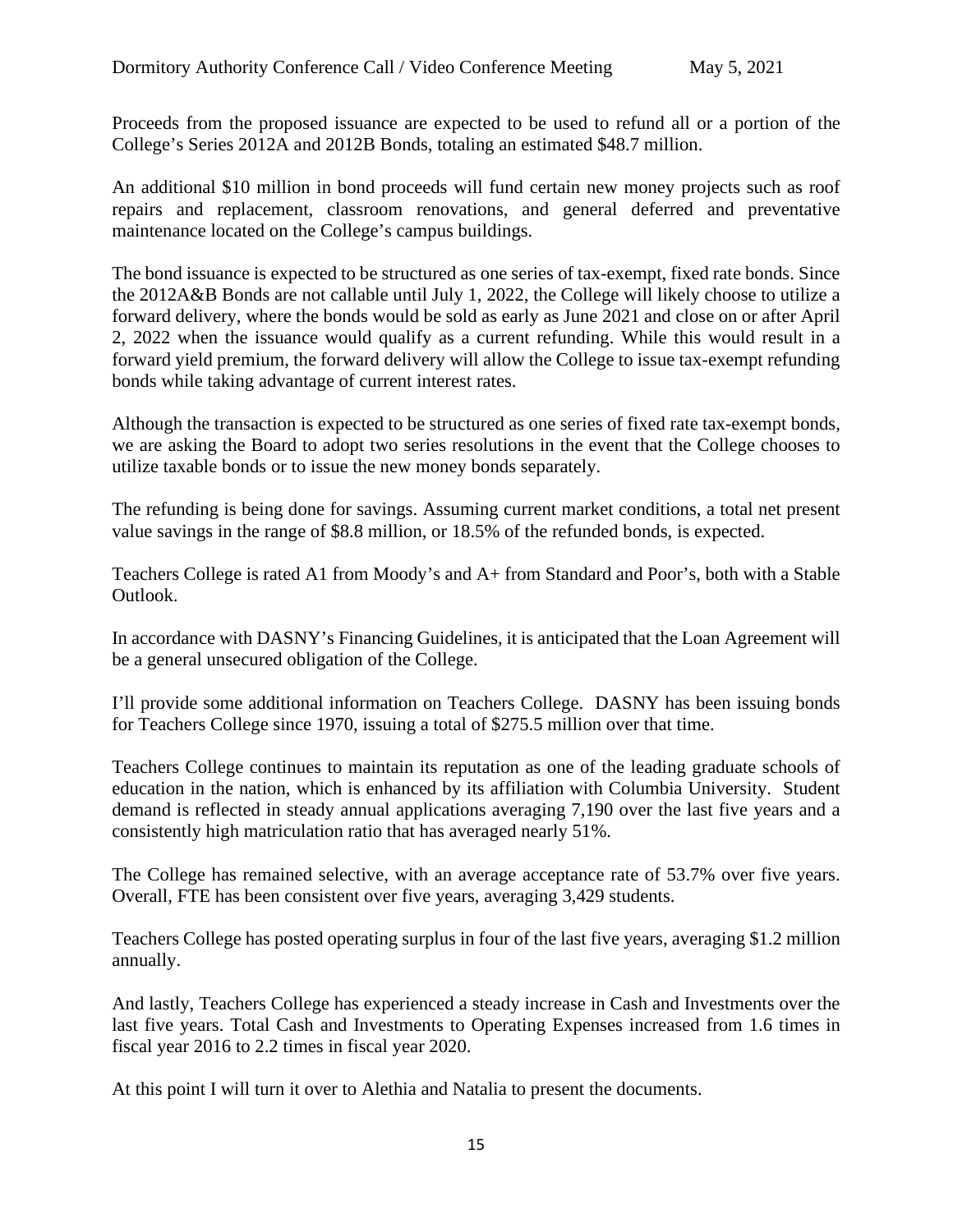**Alethia Nancoo, Esq., Squire Patton Boggs, LLP**: Thank you very much. The proposed Series 2022 Bonds are being issued pursuant to the Authority's Teachers College General Resolution and two Series Resolutions. We are calling them the 2022 Bonds because of the forward advance nature of this transaction.

The General Resolution, which was adopted in 2008, provides for the issuance from time to time of multiple series of bonds in an unlimited principal amount for the College. Bonds may be issued to finance or refinance the costs of one or more projects; pay the costs associated with the issuance of bonds; pay or provide for the payment of outstanding notes or bonds issued for the benefit of the College; fund any reserve required to be established in connection with a particular series of bonds; and to exchange bonds issued under it.

Each series of bonds issued pursuant to the General Resolution is separately secured by the funds and accounts established pursuant to the series resolution authorizing its issuance. The bonds of each series will be special obligations of DASNY payable solely from the money in such funds and accounts, and by the loan repayments made by the College pursuant to the loan agreement executed in connection with such series. The General Resolution does not require security for the College's obligations but instead provides that the College's obligations under each loan agreement will be secured by such mortgages or other security interests as may be required in connection with the sale and delivery of such series. Under the proposed loan agreement for this transaction, it is anticipated that the College's obligations will not be secured by a pledge of any of the College's specific revenues or a mortgage on real property. In other words, the repayment obligation of the College will be a general, unsecured obligation of the College.

The General Resolution does not establish a debt service reserve fund. However, it provides that one may be established for bonds, if required and that would be pursuant to the applicable Series Resolution. No debt service reserve fund is expected to be established for the Series 2022 Bonds.

Turning to the Series Resolution, we anticipate that all the Series 2022 Bonds will be issued as tax-exempt, unenhanced, fixed rate bonds, priced and sold pursuant to a public offering. However, in order to provide the flexibility Dave just mentioned, we have structured it so we are authorizing two tax-exempt and/or taxable bonds, or a combination thereof, at one or more times, pursuant to two Series Resolutions to provide flexibility.

The Series Resolutions delegate to various officers of the Authority the ability to determine the terms of the Series 2022 Bonds, including, the principal amount of Series 2022 Bonds issued, provided that the aggregate principal amount should not exceed \$64,000,000; the final maturity of the Bonds may not mature more than 30 years after being issued; and the redemption date and price for the Bonds may be the principal amount of the Bonds plus accrued interest, or alternatively, the redemption price may be determined by a formula which is intended to "make whole" the holders of the Bonds. The authorized officers of the Authority are also authorized to determine any other provisions deemed advisable and not in conflict with the provisions of the General Resolution or the Series Resolutions and to execute all other documents and do all things necessary or convenient in connection with the sale and issuance of the Bonds.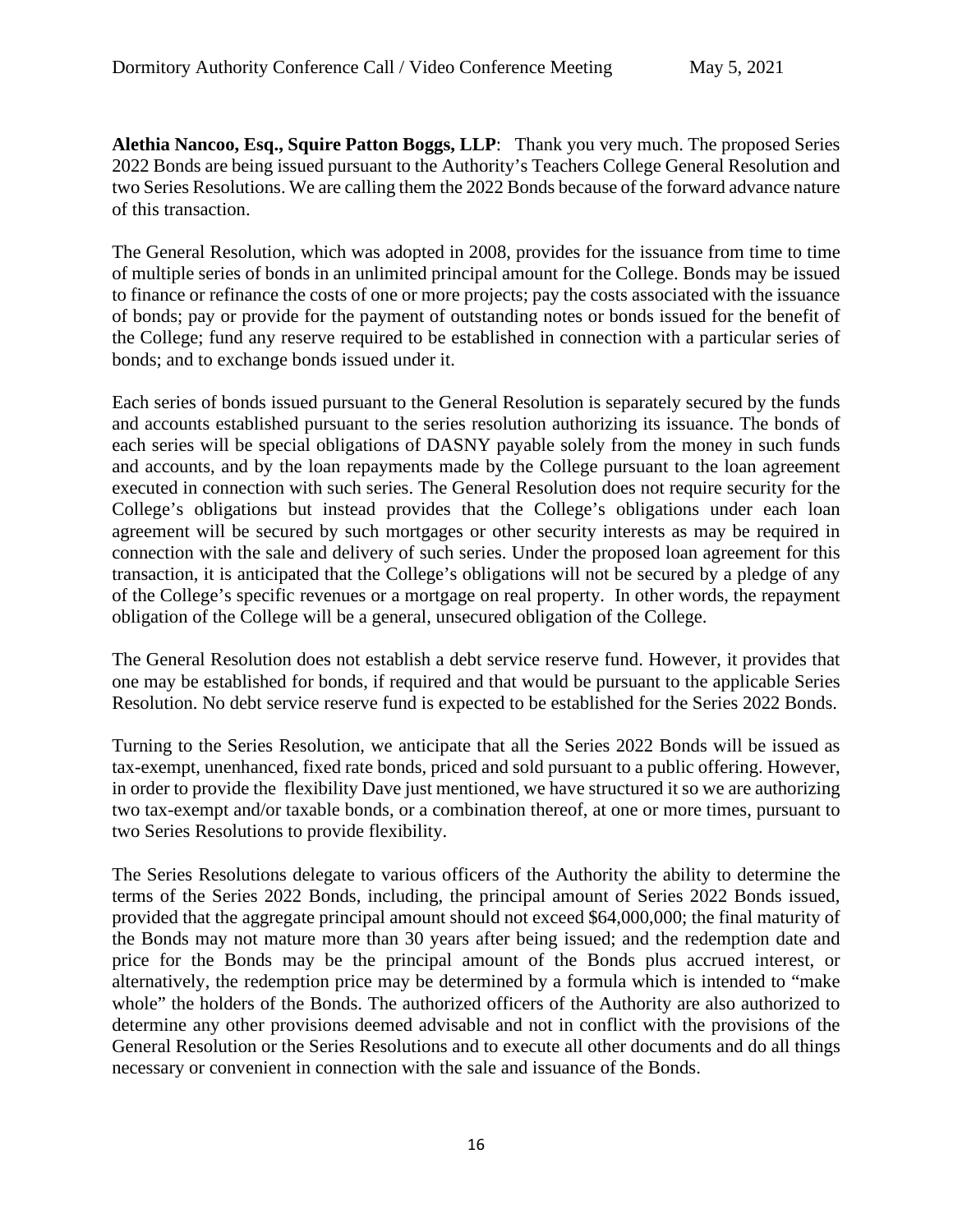And now I will turn it over to Natalia to discuss the Loan Agreement and the forward delivery advance nature of the transaction.

**Natalia Pearson-Farrer, Esq., Golden Holley James, LLP**: Thank you. As Alethia mentioned the Authority and Teachers College will execute the Loan Agreement in connection with the issuance of the Series 2022 Bonds.

The Loan Agreement will require Teachers College to make payments in amounts and at times sufficient to make timely debt service payments on the Bonds.

The Loan Agreement will also require Teachers College to make payments sufficient to pay the fees, costs and expenses of the Authority and the trustee or any paying agent with respect to the Bonds.

The Loan Agreement and the obligations of Teachers College to make payments under it are general obligations of Teachers College. The obligations are complete and unconditional, and the amount, manner and time of making such payments cannot be decreased or delayed.

Consistent with DASNY's financing guidelines, the Loan Agreement will contain the appropriate standard document provisions and may include additional security provisions based on market conditions and practices. Teachers College's obligations under the Loan Agreement are not expected to be secured by a mortgage on or security interest in any other property of the College.

David and Alethia both spoke about the forward delivery structure of this financing and as they mentioned, it is anticipated that DASNY and Teachers College will enter into a Forward Delivery Bond Purchase Agreement for the sale of the Bonds with B of A Securities, Inc. as the borrower.

A standard bond purchase agreement contemplates a bond pricing and a subsequent issuance of the bonds within a short time frame. In a forward delivery bond issuance, the underwriter agrees to price and contracts to purchase the bonds on an initial closing date and to take delivery of the bonds at a final settlement date, subject to compliance with conditions outlined in a forward delivery purchase agreement. Forward delivery bonds come with a premium because of the underwriter's commitment to purchase the bonds at a future delivery date, but offer the benefit of a hedge against interest rate risks, which allows sophisticated issuers like DASNY to lock in savings.

The Series 2022 Bonds are expected to be priced and initially close in late June 2021, and issued, delivered and settled on or after April 2 of next year pursuant to a Forward Delivery Bond Purchase Agreement to be entered into with the underwriter.

At the initial closing, preliminary conditions for the issuance and future delivery of the Series 2022 Bonds are expected to be satisfied and a document closing will be held. Upon the confirmation of certain conditions being met, the bringing down of certain representations of Teachers College, and the delivery of certain documents, certificates and opinions, the underwriter will be obligated to take delivery of and pay for the Series 2022 Bonds on the settlement date.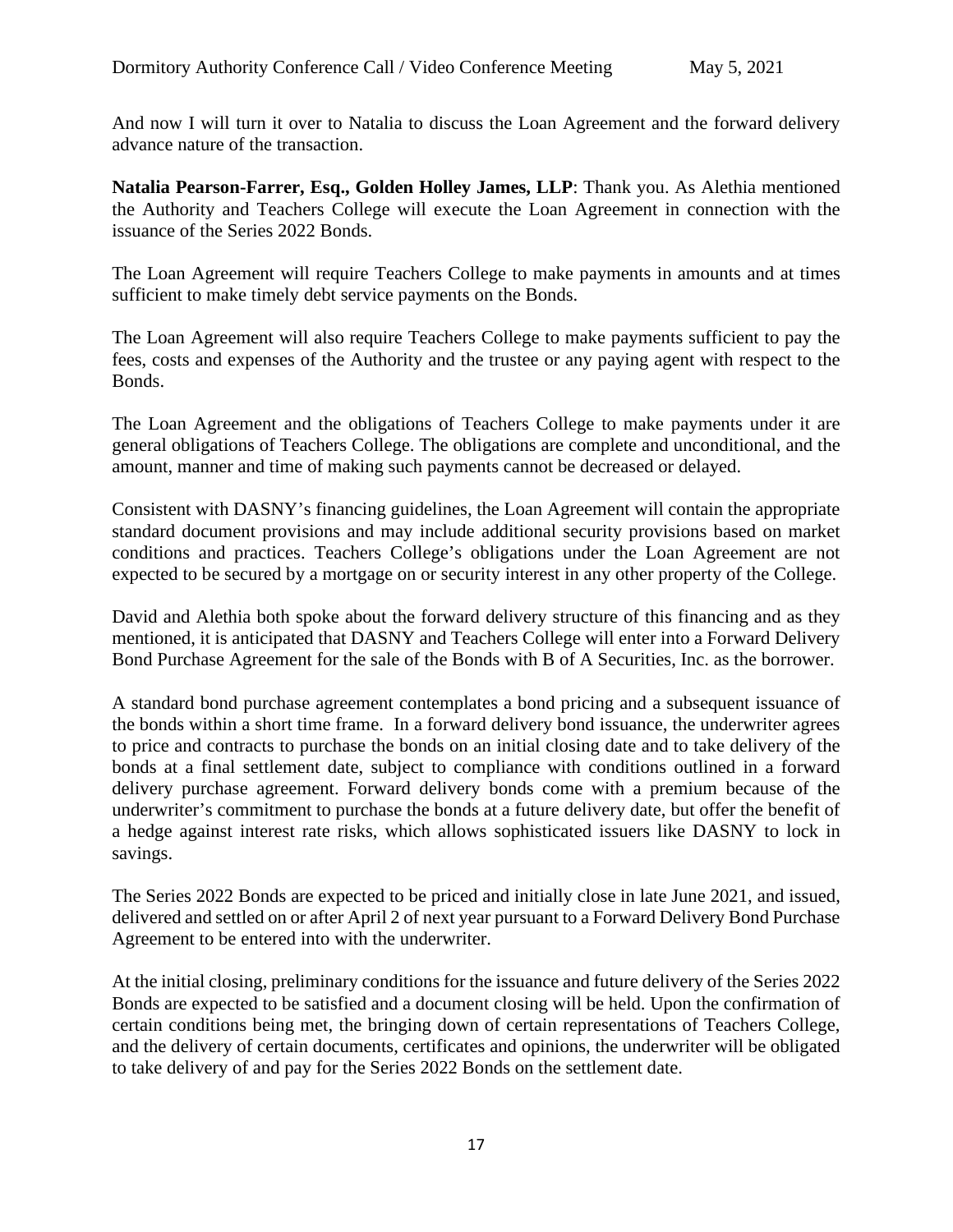If you have any questions about the Series Resolutions or the forward delivery mechanics or any of the finance technicalities of the transaction please let us know and we will be here for any questions you have. I will turn it back over to you at DASNY.

**Ms. Nancoo**: If I may, just one point of clarification: Bank of America is the underwriter for this transaction. Thank you.

**Chairman Carney**: Thank you, David. Alethia it is good to have you and Squire Patton Boggs back with us. Thank you. Natalia, you have done double duty today.

Are there questions for David, Alethia or Natalia? Before I ask for a motion, I would like to disclose that my wife has recently commenced a graduate program at Teachers College. I have inquired of DASNY Counsel as to whether or not to recuse myself from this transaction. It is thought that her Teachers College work is so remote from this transaction that no recusal is necessary, but I make note of it for the record.

Now, may I have a motion, please?

**Janice McKinnie, Board Member**: This is Janice McKinnie, I so move.

**Chairman Carney**: Thank you very much, And the second is?

**Ms. Sullivan:** Joan Sullivan, second.

**Chairman Carney**: Thank you very much. Are there any objections to the financing and the motion as presented? Any abstentions from the vote? Hearing none, the motion passes unanimously and the transaction is approved.

DORMITORY AUTHORITY OF THE STATE OF NEW YORK SERIES 2021A RESOLUTION AUTHORIZING UP TO \$64,000,000 TEACHERS COLLEGE REVENUE BONDS

DORMITORY AUTHORITY OF THE STATE OF NEW YORK SERIES 2021B RESOLUTION AUTHORIZING UP TO \$64,000,000 TEACHERS COLLEGE REVENUE BONDS

That is our last financing for today. Before we go on to the President's Report, I have a comment to make.

Either late last week or early this week, a very important publication in New York State called City & State published its 50 men and women in New York State who are most influential in supporting MWBE contracting. Our President was named prominently on that list, and I want to say congratulations to you, Reuben. Great work.

**Mr. McDaniel**: Thank you very much. This award is because of the great work that DASNY does and not because of my great work. All of the staff here has taken MWBE very seriously and the Board is also very supportive. Michael Clay's group has done a great job of making sure we effectuate that. I want to thank all of them because without them, I wouldn't be receiving this.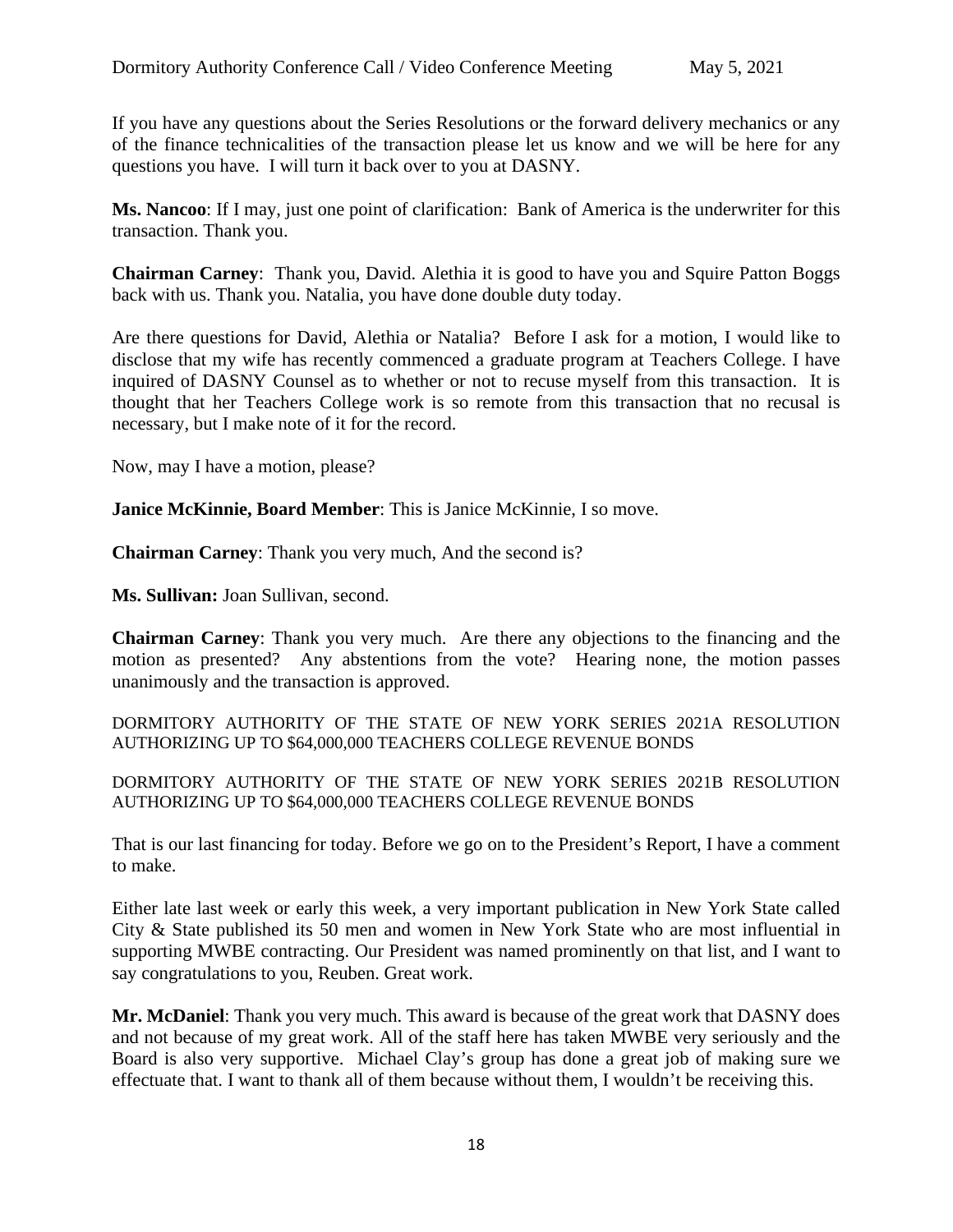**Mr. Romski:** It goes back a long way, Al, starting from when you became Chairman. Your two predecessors were also advocates, and what you see today are the benefits of that foresight and guidance. So, thank you.

**Mr. McDaniel**: Thank you, Mr. Chairman, I appreciate the recognition. On a poignant note, we lost a family member between last Board meeting and this one. The daughter of a team member of ours, lost her battle with cancer. She was an inspiration to all of us. Many of us contributed to help the family through this situation. This summer, we are going to have an in-person event outside, to dedicate a tree to her and put it on our 515 Broadway office property. I just wanted the Board Members to know. We were sad to lose her and are thinking of the family during this difficult period of time.

**Chairman Carney**: Thank you for letting us know. Please offer the Board's condolences to the family.

**Mr. McDaniel**: On a brighter note, Alex Sirdine was a fellow here a few years ago. He left us and went to Siebert. Alex is now back with DASNY's Public Finance Group. Alex, we are glad to have you back as we build out the Public Finance.

**Alex Sirdine, Public Finance Fellow:** Thank you, Mr. President. It's great to be back at DASNY and great to see all the familiar faces again. Good to see you again, Mr. Chairman.

**Chairman Carney**: Alex, it's great to have you with us.

Congratulations on coming back to DASNY. I think it's a tremendous move. I will keep my fingers crossed, and hope that you do everything you need to do for success here.

**Mr. Sirdine:** Thank you, Mr. Chairman.

**Mr. McDaniel**: The other thing I want to do before I get into my President's Report is to thank all the people who helped put this together today. Iris Ramirez, Miriam Borrero, Jason Davis, Natasha Jackson, and McClean McKree, or "Mac squared" as we call him, were all paramount to getting us here today. I just want to thank them all, as they don't get called out very often, but they do a great job and make it all work well. I also wish to announce that Morgan Rowland from Procurement is expected to move to Counsel's Office.

The State of New York passed its \$212 Billion Budget on April 7. The State revenues increased by about \$3.5 billion from additional tax revenues, and we received around \$12 Billion from the American Rescue Plan. The Budget is much more robust than one might have anticipated had we not had some of those forces at work.

In the Budget, there is about \$311 billion worth of infrastructure. Included in that is the \$750 million Wadsworth Lab project which we have talked about many times. It is a DASNY program and we are waiting to get direction from DOH and DOB on that. We also saw in the Budget \$100 million to SUNY and CUNY for additional capital projects, some of which we will benefit from, so we're looking forward to that. It authorizes DASNY to issue \$3 billion of short-term financing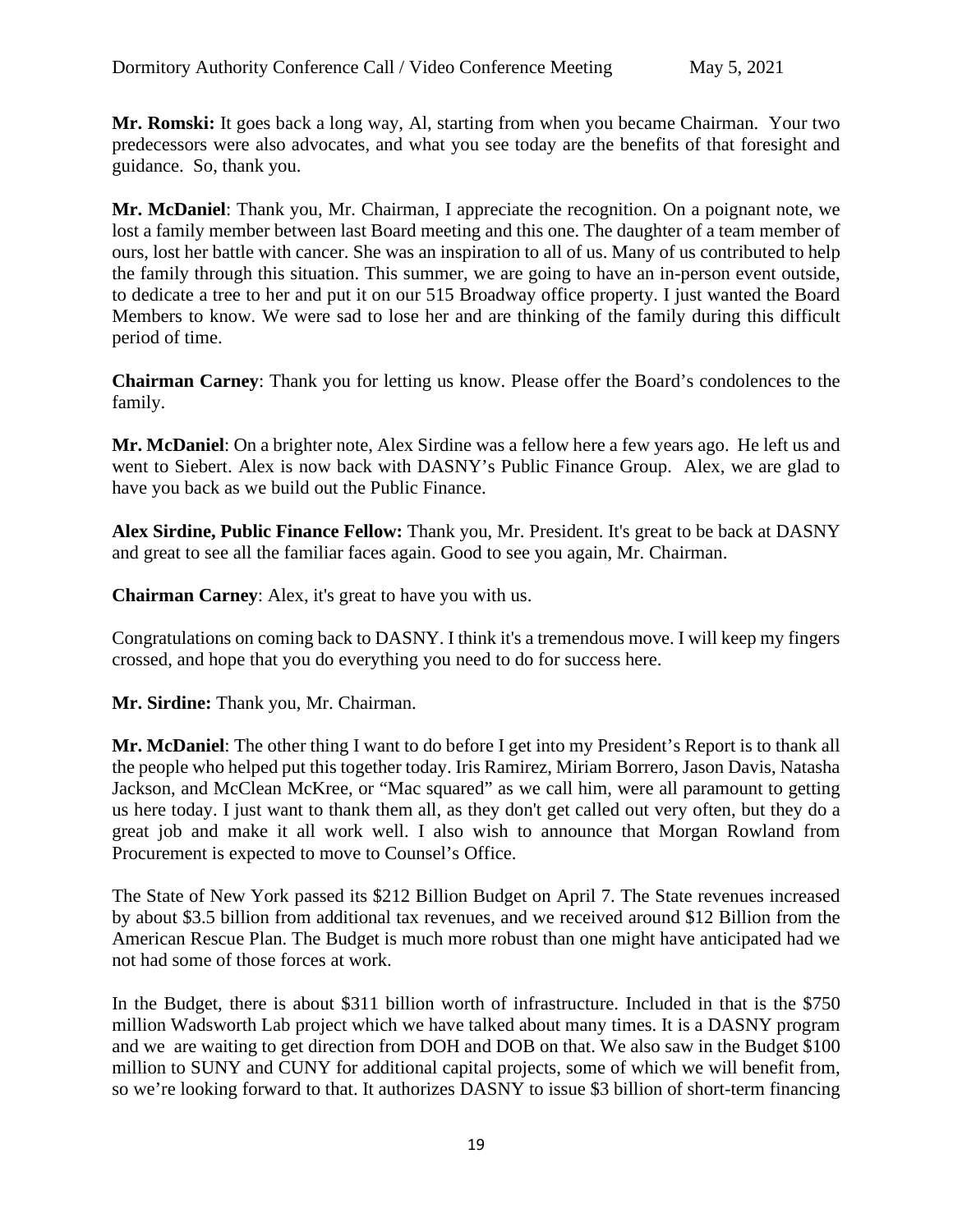and \$2 billion of credit facilities, to the extent the State wants to do that again this year. You will recall that last year, we helped with some cash flow needs of the State through short term borrowing. They have not declared that they will do that yet, but they wanted to have the flexibility in the Budget to do so. Our STARC transaction and the PIT transaction were approved as part of the Budget.

They also extended our design/build authorization for DEC (Department of Environmental Conservation) and the Office of Parks, Recreation, and Historic Preservation for two years.

We have two additional proposals that continue to go through the legislature. One is the MCFFA bond cap increase. We feel very good about that, as we have a couple of good. We also continue to have expanded authority authorization for not for profits. We are less optimistic about that being approved, but we certainly have that on the table as well.

All in all, we went into a Budget season tense about what it might have been, and we feel much better now coming out of the Budget season and where we are. In the Budget, they also reinstated the 2% COLA for Union workers at the State level, and of course, we follow suit at DASNY, so all of our Union employees will receive their 2% COLA. We are waiting for M/C employee guidance from the Division of Budget.

All good news out of the Budget. Between the CARES Act, the revenues not being as bad as they could be from the State perspective, and a little bit of additional revenue from a couple of additional tax sources, we are certainly in better shape now than we would have anticipated going into this Budget season.

We have also spent a lot of time over the past month or so reaching out to our financial advisors. Portia and I, as you know, reached out to our underwriters a while back, and that outreach has been excellent, so we feel really good about that. With that, I will turn it over to Portia for a quick market update and then to Steve for a Construction update. Portia?

**Portia Lee, Managing Director, Public Finance and Portfolio Monitoring**: Thank you very much, Mr. President. An update on the financings: We are actually in the market today with the St. Lawrence Lewis BOCES financing.

Briefly on the market: New issue volume has totaled roughly \$145.4 billion year to date. That's up almost 14% from this time last year. This week's total supply is expected to be about \$9.4 billion, so that is good supply for the week. Tax-exempt bond yields were slightly lower on Tuesday, yesterday. The 10 year AAA MMD yield decreased by one basis point, and the 30-year AAA MMD decreased by two basis points, to 0.99% and 1.57%, respectively.

On the US government bond yield side, the 10 year Treasury decreased by two basis points to yield 1.61%, and the 30 year Treasury decreased by three basis points to 2.27%. Municipal bond funds have reported inflows for the week ending April 30 after reporting inflows for the previous week as well.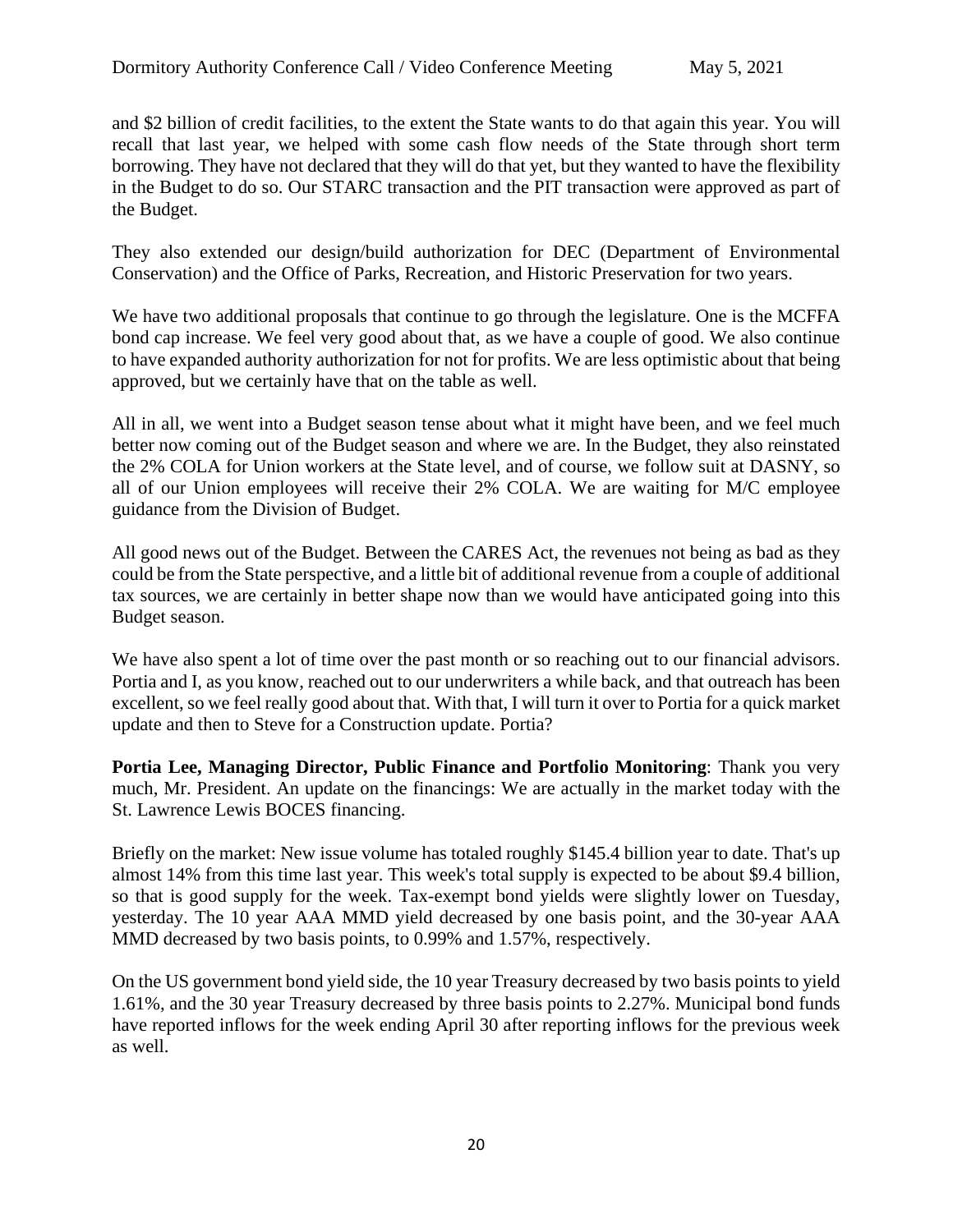Since the March 31 Board meeting, the one year MMD rate has remained the same, the 10 year MMD has decreased by 13 basis points, and the 30 year MMD has decreased by 18 basis points.

In that same time period, the 10 year Treasury has decreased by 12 basis points, and the 30 year Treasury has decreased by 11 basis points. That concludes my report. Thank you.

**Mr. McDaniel**: Thank you, Portia. Before we move on to Steve Curro, we are requesting that the Board have a Special meeting in May. Can you review the couple of transactions that will be at that meeting?

**Ms. Lee**: As Matt indicated, we are going to come back for the Educational Housing Services, EHS Towers LLC, for the adoption of documents. We are expecting to have probably three transactions for Resolution to Proceed for various private clients.

**Chairman Carney:** Thank you, Portia. Mr. President, for that meeting, will we plan for that meeting to be entirely remote, that is, telephonic and Zoom driven, or will there be people who might choose to be here?

**Mr. McDaniel**: For that meeting, we'll have it fully remote, via Zoom. We will also have a Finance Committee meeting the day before on the  $18<sup>th</sup>$ ; that will also be a Zoom meeting. For our June 23 meeting, we will do some hybrid at the least, and depending on the guidance, we may do more. We will see.

Mr. Curro, can you please give us a Construction Report.

**Stephen Curro, Managing Director, Construction:** A couple of quick project updates: I will start with the Javits Center expansion project. LLT, the design build contractor, continues to progress toward a DASNY issued TAO. DASNY has been on site for the past couple of months performing observation, inspection, and testing. Our consultants continue to perform inspections as well, and we recently completed a pre-test for the fire alarm system for the expansion. The design build contractor's target TAO was this past Monday, May 3<sup>rd</sup>. However, due to a number of outstanding TAO required items that are not complete at this time, the facility TAO remains outstanding for the expansion project.

Moving on to Moynihan Station: As was mentioned, the Train Hall is open. However, DASNY's Code Compliance staff is fully engaged in the Facebook tenant fit-out. Work is advancing on floors one to five for that fit-out.

Onto FIT and Lehman School of Nursing: Both projects are advancing from deep foundation construction standpoint. Both foundations for those two projects are scheduled to complete either late this year or early 2022.

Onto SUNY, we do have 12 summer projects, either left over from summer of 2020 or new to DASNY, that will advance during the summer of 2021, this year. Total project value is approximately \$15 million. SUNY Alfred's MacKenzie Hall, Phase III, is currently under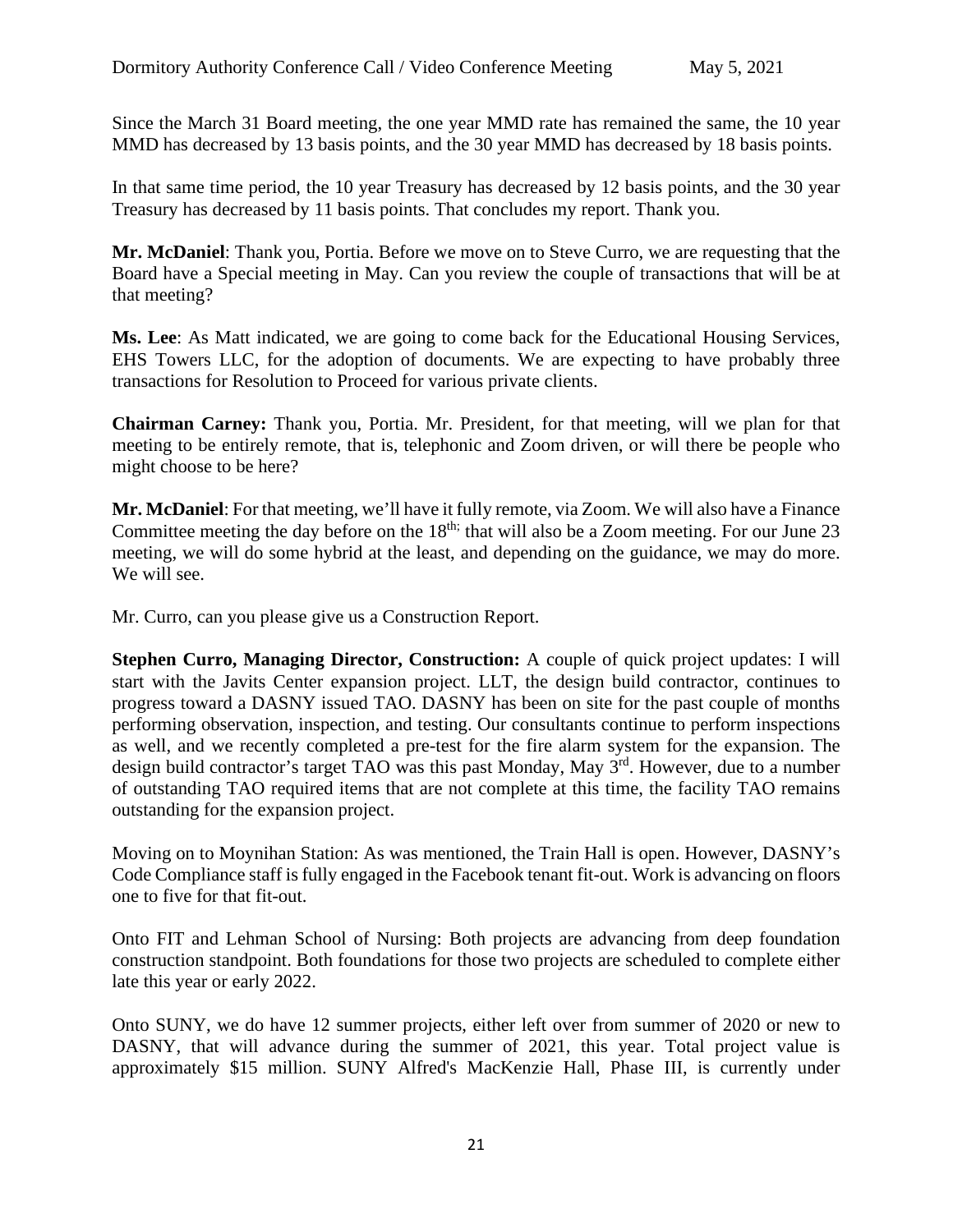construction, and two projects from summer 2020, capital projects at SUNY Oswego Funnelle Hall and SUNY Poly Hillside Hall, have punch list work that will finish up this summer.

We got some good news yesterday from SUNY Cortland regarding the Smith Casey Tower renovation project that had Casey Hall finishing last summer and Smith Hall starting last December 2020, but that was put off. We did get news that they do want to start that second tower renovation beginning this December of 2021.

A couple of other quick notes: Our Construction Division is undergoing a reorg for our Upstate Design and Construction organization. The two split groups, Design and Construction, would merge under three chiefs in a regional format.

A quick shout out to Sandy Daigler, our Design Director for Upstate PDQA. She announced her retirement, and she'll be leaving effective June of this year. Sandy will certainly be missed as her contributions to Upstate Design over the years were numerous.

And lastly, on the PM Web front, our implementation team continues to work on the transition from our current project management system, Contract Manager, to PM Web. The team is deep into configuration of PM functionality and functionality related to commitments and change management. The team continues to push toward an August live date. That concludes my report.

**Chairman Carney**: Steve, Thank you. Are there questions from the Members for Steve?

**Mr. McDaniel**: As you know, we are in the midst of our annual audit which will be presented to the Board on June 23. Kim Ellis, do you have any updates you want to give from the Finance Office?

**Kimberly Ellis, Chief Financial Officer**: Yes. Thank you, Reuben. Staff are diligently working to meet all the deadlines for the financial statement audit. KPMG is performing 100% of the work remotely as they did last year, with assistance of the Internal Audit staff.

As far as the standing financial report, unless anyone has any specific questions regarding the report, it stands as presented.

It represents preliminary results for March, as staff are still booking entries to allocate expenses and book accruals. As Reuben noted, we have paid a 2% COLA to CSEA and UAW represented staff that was previously withheld. We booked an accrual to include that in the financial results for this fiscal year, and more detailed information on results for the fiscal year will be provided in connection with the audited financial statement presentation next month.

That concludes my report.

**Chairman Carney:** Thank you, Kimberly. Are there questions for Kimberly? Hearing none, Mr. President?

**Mr. McDaniel**: That concludes my President's Report. Thank you very much.